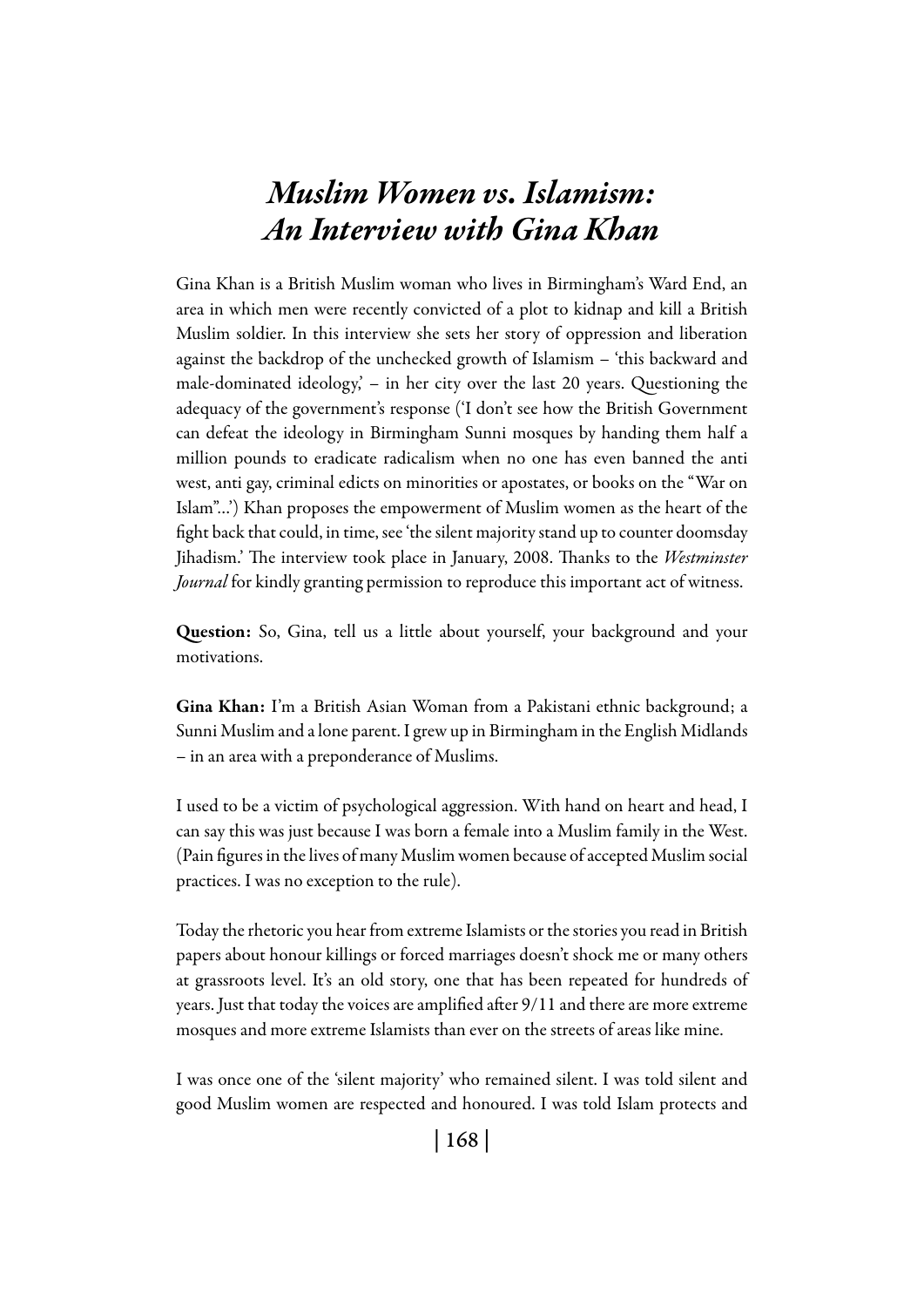gives special status to Muslim women/mothers compared to the Western woman. My life experience proved otherwise.

I have always had an issue with aspects of my religion and culture but was taught never to question. Now I question, seek and acknowledge the truth – the truth as I see it, as I lived it, and as I observed it from others around me, all of my life.

I am not liked by the Islamists. I've had bricks thrown through the window and I've had family members beaten up. I've been told to move on. But I'm not budging. This is my home and I belong here. The Islamists where I live – in Birmingham's Ward End – are an awful scourge.

Question: Why are you not like them yourself ?

Gina Khan: I was 10 when I first started to reason and listen to what my inner voice was telling me, compared to the voices that were drowning out my own authentic voice. I remained silent back then though, and I have since paid a very high personal price for that silence, as I could not get on with the confined ways as laid out for me. Looking back – I suppose I was only young – I participated in my own oppression and thought I was being a good Muslim woman. As hard as people tried though, they couldn't take the Britishness out of me! I fought suppression and oppression until I have become who I've become.

I think in English, I talk in English. I wasn't even fluent speaking Urdu and Punjabi until I was 18 years of age. The women in my family were not backwards, my Mum was the head of the family, and she was a strong independent woman who made sure Dad could never engage in polygamy in this country (as he had done before in Pakistan before they migrated to Birmingham). But don't get me wrong – I'm a Muslim alright.

Question: And your parents?

Gina Khan: Mum had herself been a victim of polygamy before meeting my father and had been forced to abandon her studies to get married at 15. My mum was educated at a British school in Pakistan; she wasted no time in integrating and making herself familiar with the rules and regulations of Britain when she arrived. She spent most of her life trying to perfect her English or trying (and usually failing) to pass her driving test! She ran a business and took care of her family.

| 169 |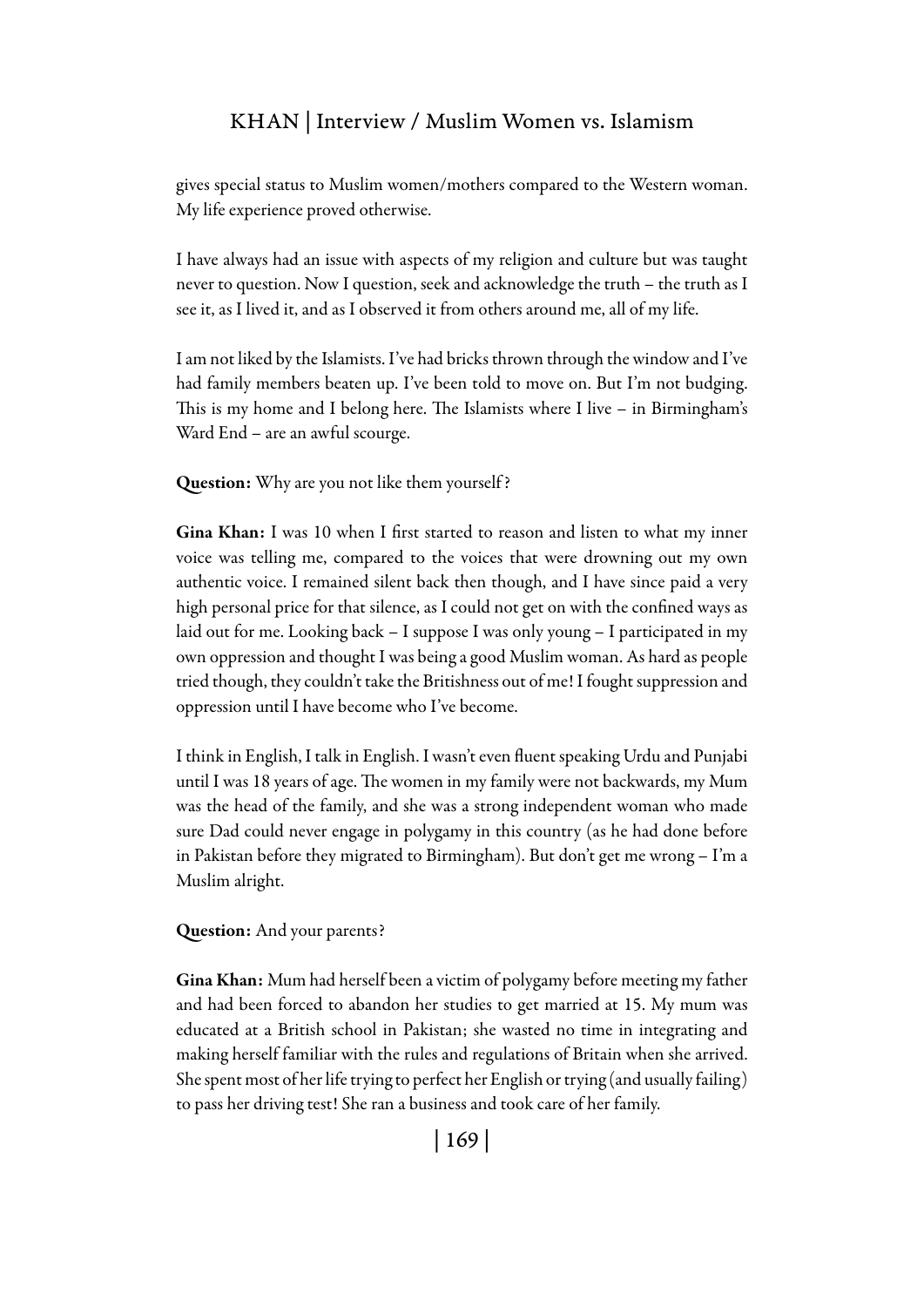Dad was 30 odd years older than Mum. He was illiterate and could only sign his name, but he learnt English to get by. In fact I recall one of Dad's regular visitors in the 1970s was his 'gaffer.' Like many immigrants, Dad had come years earlier than Mum and worked in a factory. Every Thursday the 'gaffer' would come in his white rover and every Thursday I would wonder what they had to talk about because Dad's English embarrassed me even as a child.

We ran shops and we all had to contribute, whether it was behind the counter or stacking shelves. In the early 1980s, when I was about 9, we moved to Ward End, at a time when we were the first Asian family who had bought a business on Washwood heath road. I grew up with friends who were English, Jamaican, Greek, Indian, Sikh, and Chinese. We integrated into the wider community.

My parents had friends who were non Muslims, who came into our homes, shared our food, and shared our culture with us. I didn't know any different except when mum would teach me about Allah. On the one hand the Christian God in school was a loving God but our God was to be feared. Though now I believe religion was used to control us in our version of Muslim society.

### Question: To control you?

Gina Khan: Muslim women were not allowed the freedom of love then and they're not now. Arranged marriages are the norm, yet I remember many of Dad's friends who had English wives, who hadn't been subjected to conversion. Muslim men have freedom, choices. I learnt that young – Muslim women don't. We're controlled from birth to grave.

Women were taught to be submissive and listen to our elders, slave around to the whims of older brothers. My parents were 'modern' Muslim, we didn't cover our heads, and in fact my mum didn't either – unless we were praying or reading the Quran.

### Question: You loved your family?

Gina Khan: Yes, very much so. I inherited my Mum's love for Indian/Pakistani classical movies, music, saris and her respect for Bhutto in Pakistan. She shaped my thinking from an early age. The first book she gave me was about The Creation of Pakistan and Jinnah the founder.

| 170 |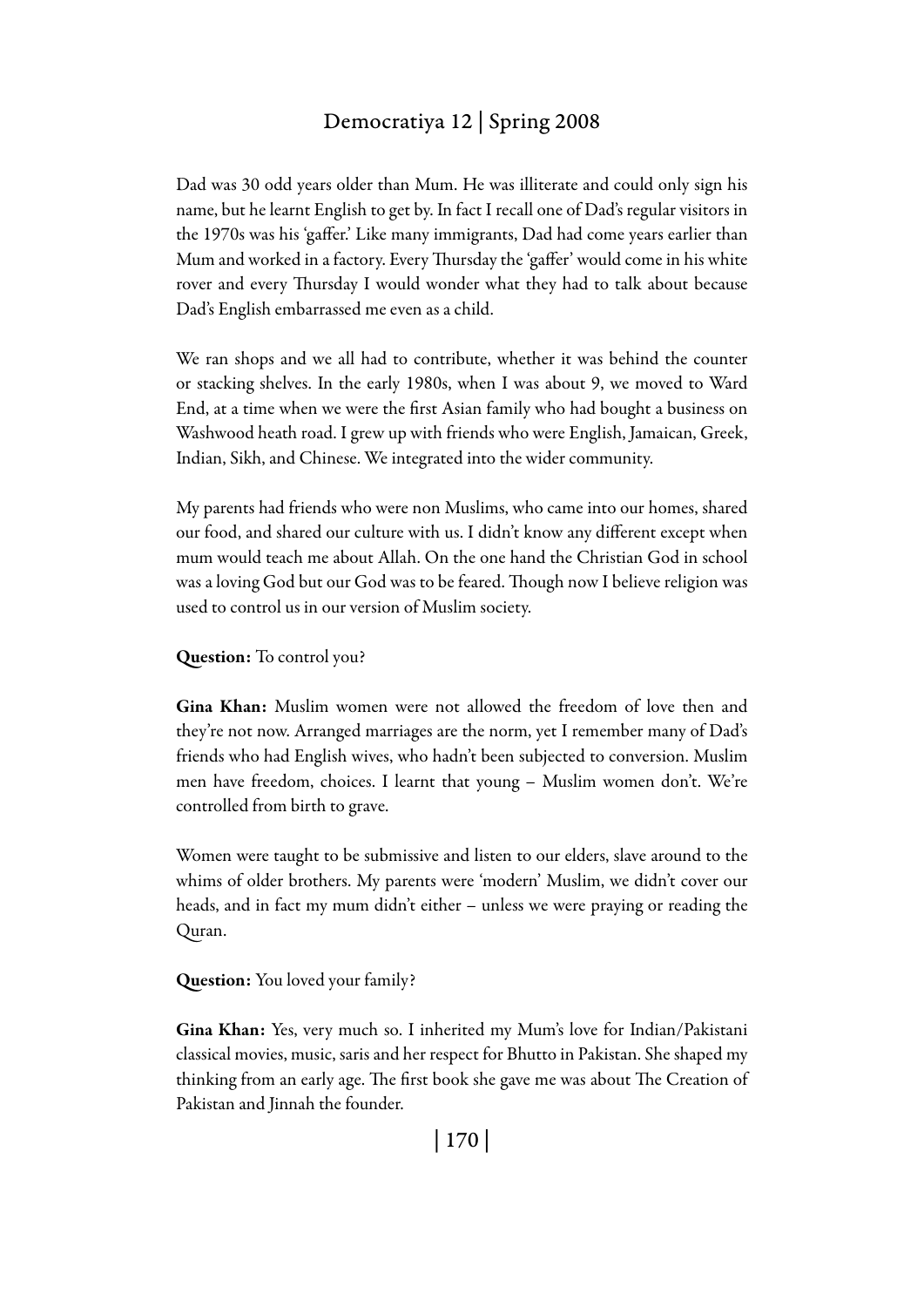I was closer to my father. I was subjected to a lot of 'double-talk.' On the one hand my Mum had hopes that I would study and go to University. On the other hand Dad was plotting my arranged marriage, with his extended family, to his nephew in Pakistan behind Mum's back.

I was closer to my Father but was manipulated later by him as a young teenager when Mum sent me to Pakistan for the first time on a holiday with him. The excuse they use is 'it's in our culture or in our religion' but endogamy (against British law) didn't apply to us.

Question: Endogamy – the practice of marrying within a particular social group?

Gina Khan: I still remember the day one of my older sisters was leaving to go to Heathrow airport in the late 1970s, Dad lowered his head, put the palms of his hands together and said 'please keep my honour my daughter' – almost pleading.

Such were the sacrifices Muslim daughters made because of extended families and the pressure of family honour. Mum objected but she could do nothing as a man's word is meant to be sacred. It was a Muslim man's world and still is.

In the 1970s, another sister who was in her twenties and has since died became a victim of polygamy. As a child I watched her being sectioned under the mental health act. Mum and Dad had arranged her marriage to a Muslim man who was a driving instructor, homeowner, respectable on the outside. Just after the birth of her second child they all discovered that he was already married. On being found out, he ran off to Holland with the secret wife and abandoned my sister and her two daughters. She fell apart. She knew she was finished in the eyes of Muslims, though we still loved her. Polygamy was the norm – and British Pakistani men hadn't abandoned the practice even though it was banned under British law.

Question: And you? You had tough times on account of not being willing to submit, though you remained a Muslim?

Gina Khan: Yes – and events shaped me. These family events shaped my mind, my thinking. I left home early after divorce myself and became distant from Islam – but only temporarily. It's not for me to say but I think I am a good Muslim. I do not conform to outdated norms but that does not stop me from being a good Muslim in Britain today.

| 171 |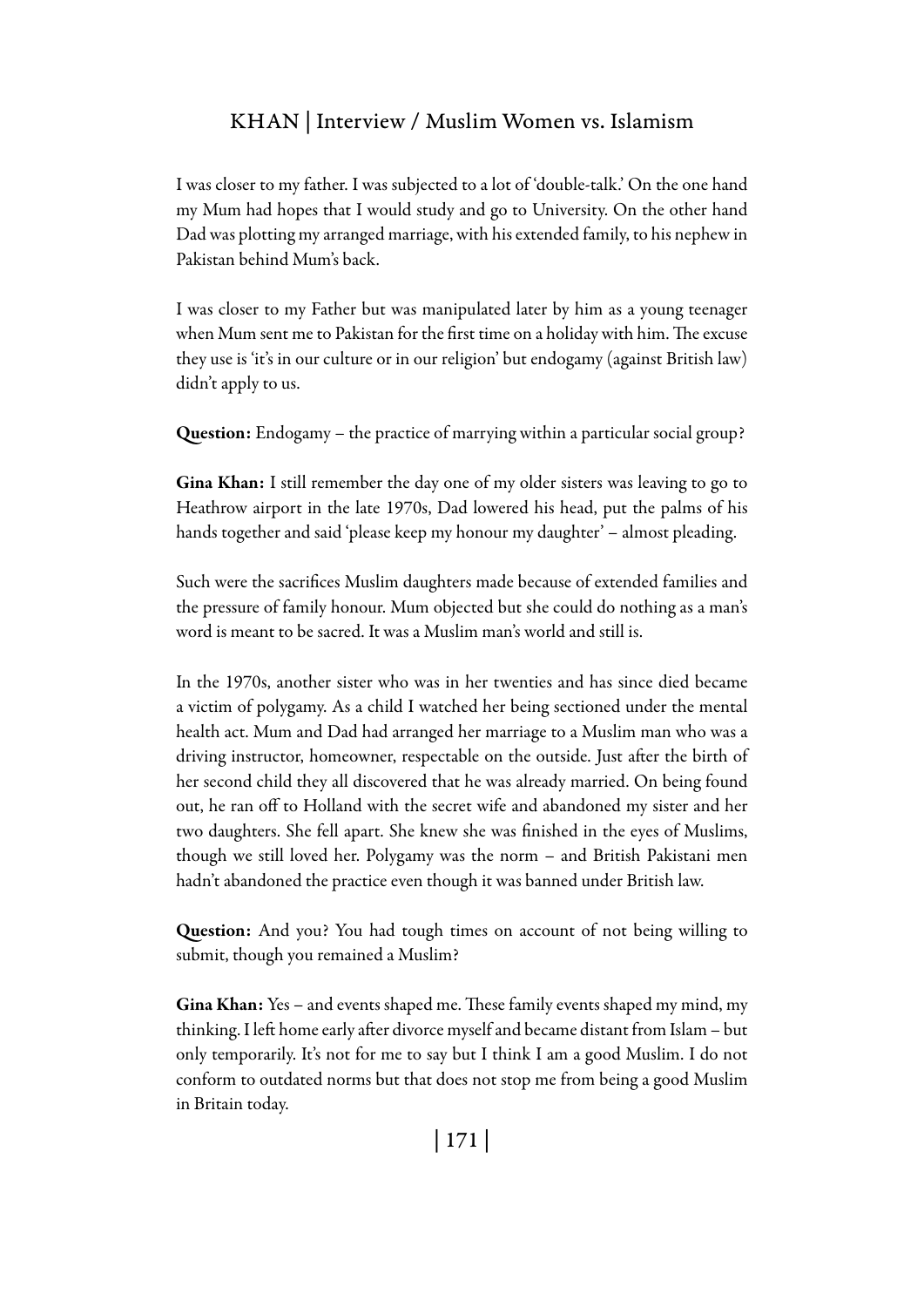I have lived in a hostel, abandoned and alone, I had lost my first child and sister within a few months and post natal depression wasn't recognised in those days. Certainly nobody understood my plight as a young divorcee, stigmatised by a label, accused of dishonouring the family. Amazing really, because divorce rates are so high amongst British Muslims – the community loses so many of its 'daughters' this Way

Question: As your home area became more Islamist, so did your father?

Gina Khan: In the early 80s, my Dad was a pensioner even though I was only 13. Dad had gone to hajj when he became a pensioner and religion took over. Soon after becoming more religious, Dad started to attend the local mosques in Alum Rock, Washwood heath and Small heath. Tablighi Jamaat ran these mosques and even then in the 80s they had established quite a few prominent mosques, where only men attended.

Dad and I spent a lot of time talking as this change was occurring. It was before I was married – as I lived life as a 'caged virgin.' He would say 'there will be mosques everywhere. Islam is the true religion, Islam will take over and kafirs (unbelievers) will burn in the fire of hell.' In hindsight Dad was obviously being brainwashed into an ideology. He visibly changed. It's the same kind of rhetoric the West hear Islamists and Jihadists preach today. Tablighi Jamaat are part of it – I can't understand why politicians can't see this.

I was frightened and didn't question my father's beliefs. In time I saw mosque after mosque being built in my area. I witnessed the power of dynamic preachers on satellite, on tapes.

Question: Your area changed dramatically?

Gina Khan: In the 90s, my family had sold up and moved out of Ward End. I had returned after I had married to live in Ward End. Ward End was not the same place anymore. Non Muslims were moving out as more Muslims were moving in. I recall seeing posters and flyers asking Muslims to attend meetings, I didn't understand why the Muslims suddenly hated the West or what they meant by the 'Ummah.' I and my friends were witnessing the rise of more and more young Muslim men growing beards and wearing Arabic style tunics.

| 172 |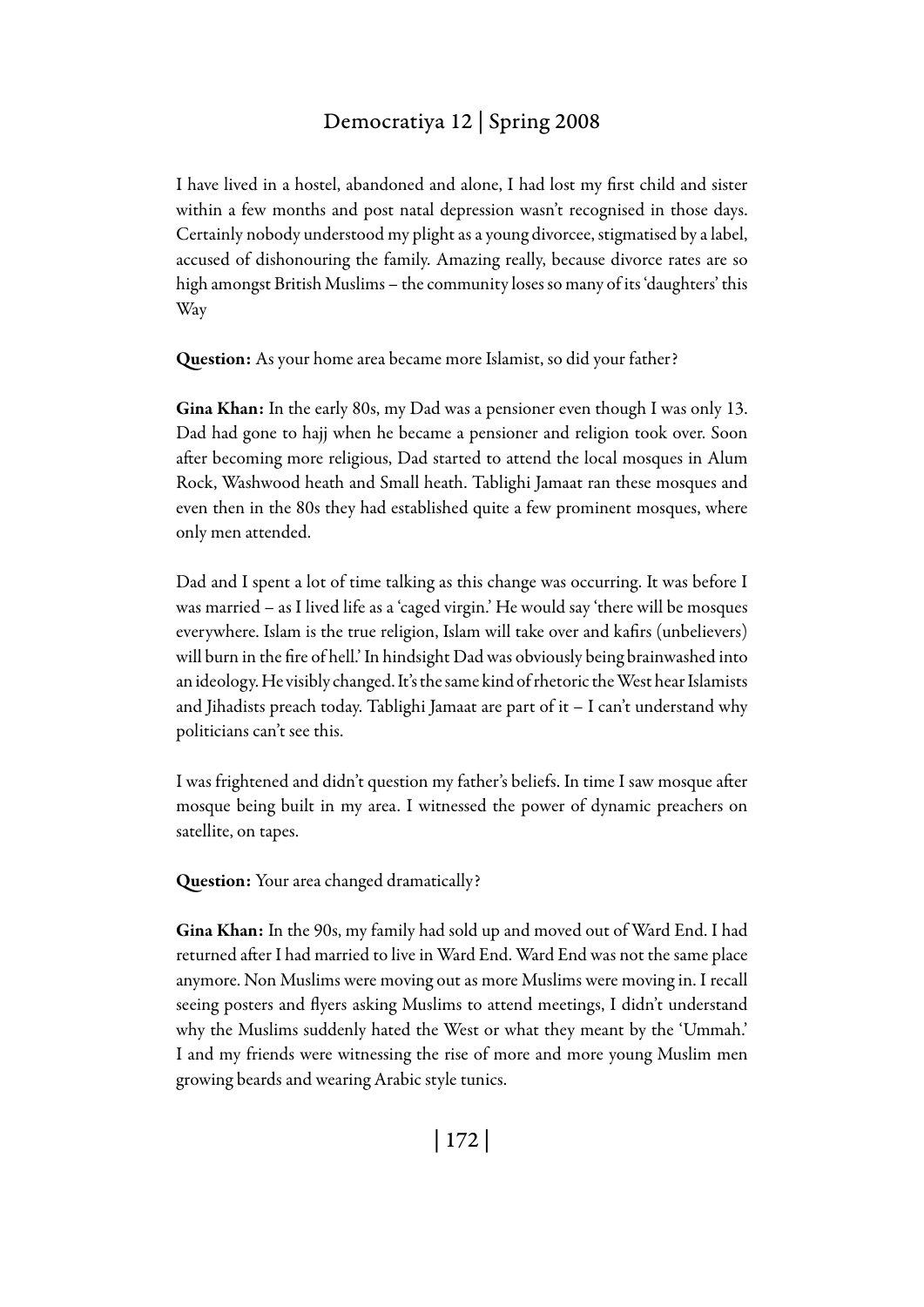Women who were once 'normal' British Asians were now wearing the black veil or head coverings. Islamic bookshops and clothes shops sprang up from nowhere. It was Islam going backwards not forwards. I used to joke that soon they will be importing camels.

Little did I realise that influence was coming from desert Islam, Wahhabism, and there were other branches too: Sunnis who adhered to Maududi's interpretation of political Islam. If I hadn't researched or educated myself into the rise of political Islam and Jihadism, I would have thought my Dad was right and extreme Islamism is the only true religion.

Question: So Islamism – that of Tablighi Jamaat and other Islamist cults – is a distortion?

Gina Khan: Everybody's religion is 'true' to them but why go force it on others? The Islamists think by forcing us, embedding their violent ideology and creating fear they are forcing the hand of God on us in communities. They use bloodcurdling language but when you see through their ideology you realise they are actually pretty feeble little men behind the ranting, really.

More and more British born Muslim girls were being and still are being subjugated and downtrodden 35 years on. No one cared then about our plight and no one cares now. Those of us who got out, even mentally – we have had to fight from within the break the chains of even the cerebral part of the slavery the Islamist ideology forces upon you.

Question: How did the Islamists get a foothold in communities like yours?

Gina Khan: Mullahs were forever knocking on the doors asking for charity towards mosques. What I do remember is most Pakistanis didn't trust the local mullahs, they were driving their Mercedes Benz in the 80s, where as most people like my brothers, were working hard to build the family business year after year. The community was funding these backward thinking mullahs.

It was a slow invasion in my eyes, built brick by brick, year by year, infiltrating the education system, the councils and central government offices in the region. It was planned, co-ordinated and clever. Since 9/11 the speed of the invasion has picked up considerably.

| 173 |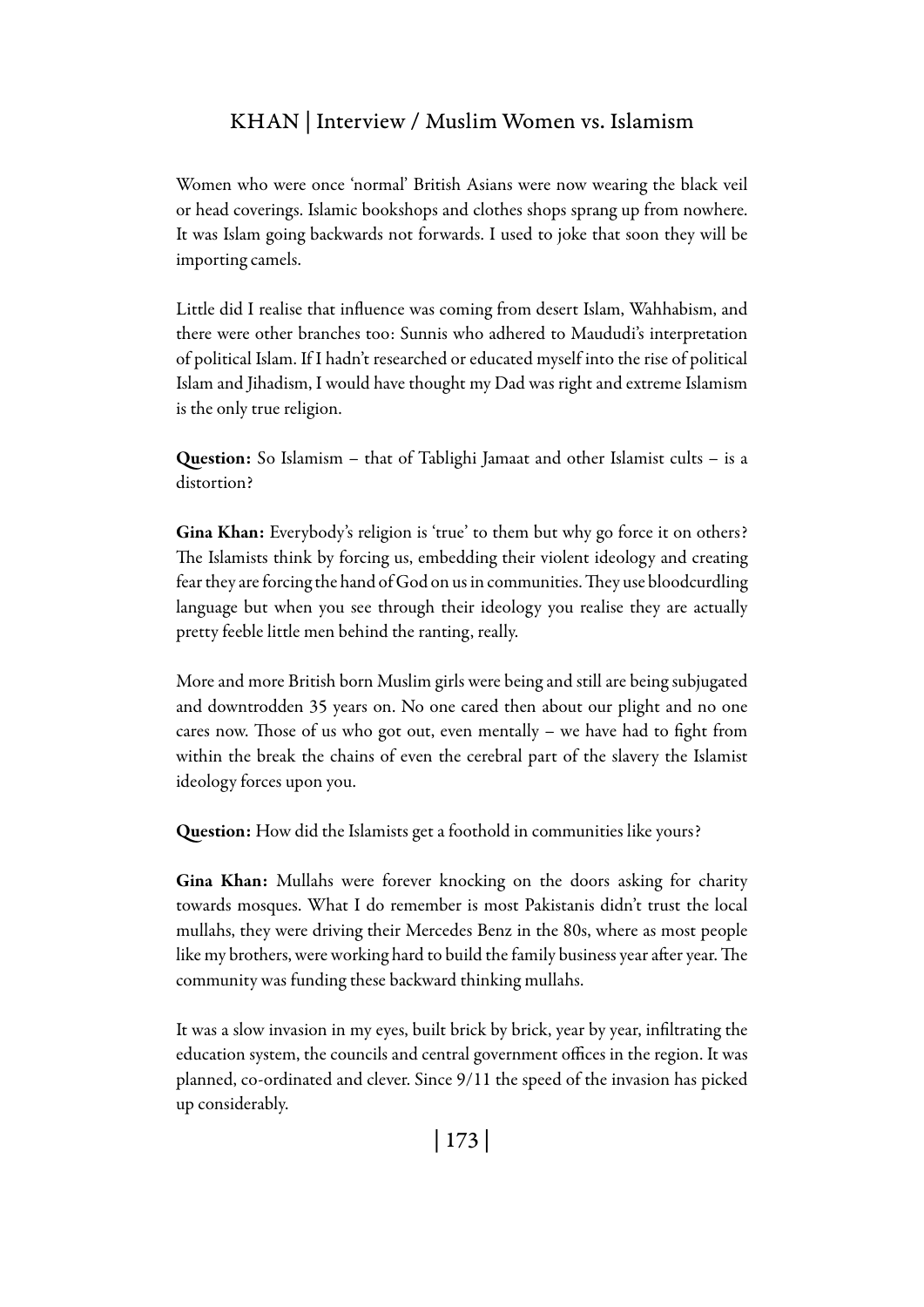Question: Now your father was one of the Islamists – how did you feel about this?

Gina Khan: After Mum passed away, we buried her here in the UK as Dad was in Pakistan. They loved each other and Dad had wanted mum to be buried in his village. Mum loathed the village and his extended family, Britain was her home since her 30s when I was born. We respected her last wishes regardless of Dad's persistency to have her buried abroad.

Dad had been laying down the foundation for his holy project – a madrassa – in his village in Pakistan. He had just made it back to Mum's deathbed. Dad returned to Pakistan to continue his project but would come over now and again to collect funding.

I had visited him when he was ill and had observed young male orphans at the madrassa who were fed, clothed and sheltered but could only study the Quran and Islam under the authority of a mullah and never integrated with the villagers.

I really questioned my Dad's belief for the first time then. Why build a madrassa for boys only and not a girls' school or hospital that would have benefited the whole community?

He answered 'that even if just one of these children from my bloodline memorises the Quran, 7 generations of my family will go straight to heaven.' His belief was resilient – he had been brainwashed well. Every penny he had or whatever properties Mum had in Karachi were donated to the madrassa.

Dad had gone colder and oblivious to anything else around him. He had promised himself to complete the madrassa before he died and he did. He requested to be buried in the compounds of his madrassa. My Dad was an honest, hardworking man who became indoctrinated into an Islamist ideology. I see his last years as a great pity, as he had been changed – this was not My Dad but a brainwashed Tablighi Jamaat drone in his place.

Question: After your Father's death you saw radical changes in your community as the years passed by?

Gina Khan: Back home in Britain, this was not the Britain I knew. This was not Ward End as I knew it. Every empty house and shop was being turned into a mini

| 174 |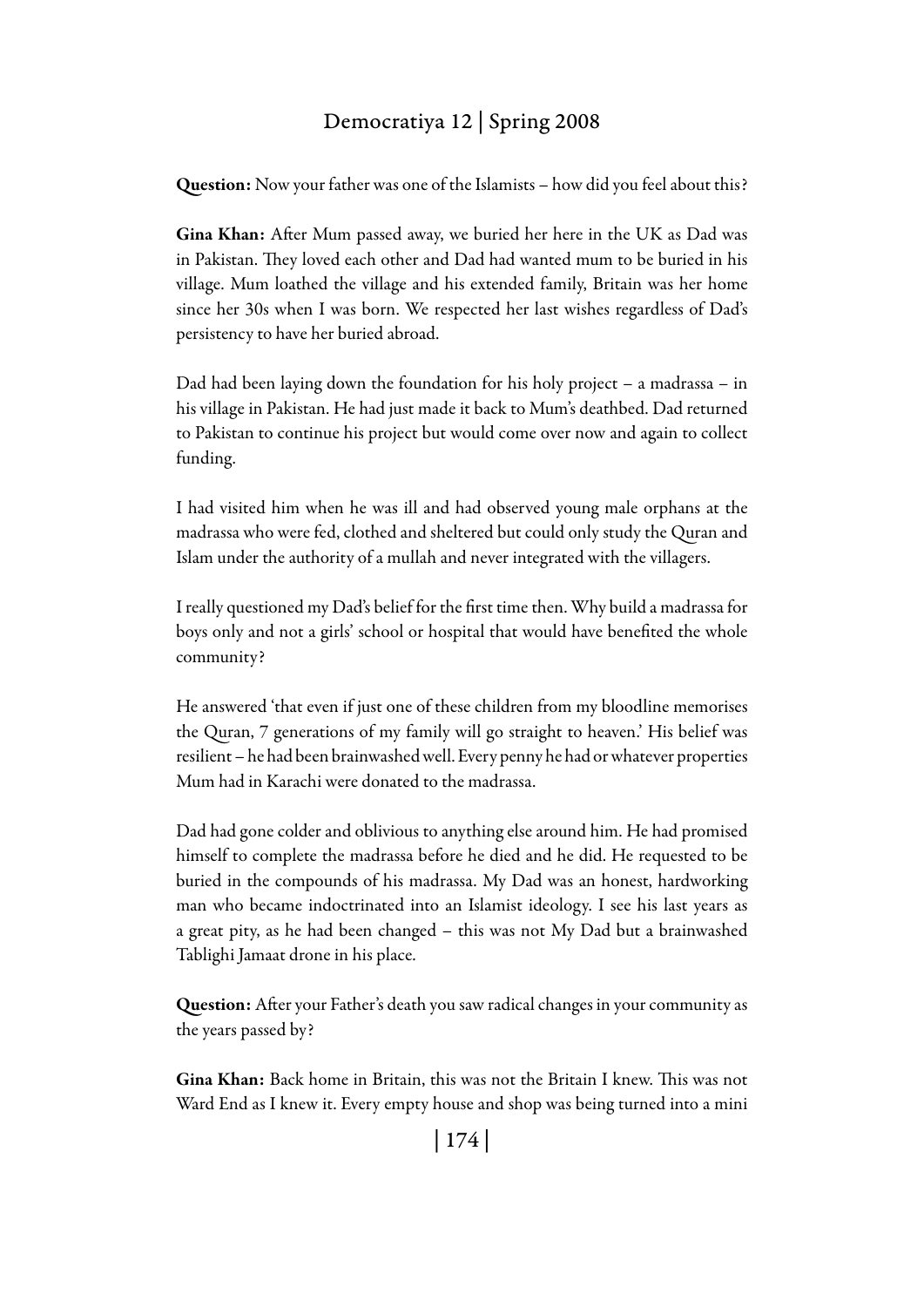mosque and unemployed Muslim women could earn extra money by teaching 20 to 30 children a day at home. Islamic revival was here to stay without anyone questioning the motives or the ideology.

Even I was stunned at some of the translations the Islamists were using that clearly discriminated against me as a woman, a wife, a mother and as an equal human being. Did Allah really ordain what they were saying for Muslim women? I refuse to believe He could.

Question: Was your husband taken in by any Islamist teachings?

Gina Khan: I had been a victim of domestic abuse and polygamy myself. The first time my husband slapped me after I questioned him he said 'don't question my authority – in our religion you are not allowed. I'm your husband.'

After divorce I made a promise to him that I would raise the issue of polygamy in the community and expose the consequences Muslim women silently endure, a woman would rather see her husband burn on a pyre than take on another wife. I stated that it wasn't him I was after. I was after the true kafirs – the extreme Islamists who advocate the practices that taught him that he could slap a woman across the face and take on another wife in the name of Islam. Backward practices must be erased. What happened in the 7th century or 18th century can't be continued in the 21st century. Women have a right to their full humanity as full human beings.

He wasn't a bad person; he had been forced into an arranged marriage with a cousin. Our children were ostracised from his family as a consequence of it not working out.

Polygamy destroys the soul of a woman. I knew polygamy wasn't beyond him. In any case our love story had ended. Polygamy and forced marriages destroy the lives of both men and women. Children often pay the price for broken homes and witness escalating domestic violence and oppression. The British Government hesitates in stamping it out – not wanting to instigate racial tensions; they should show some backbone because right now we are suffering.

Question: Surely local religious leaders step in and help women out, as would say a vicar or parish priest?

| 175 |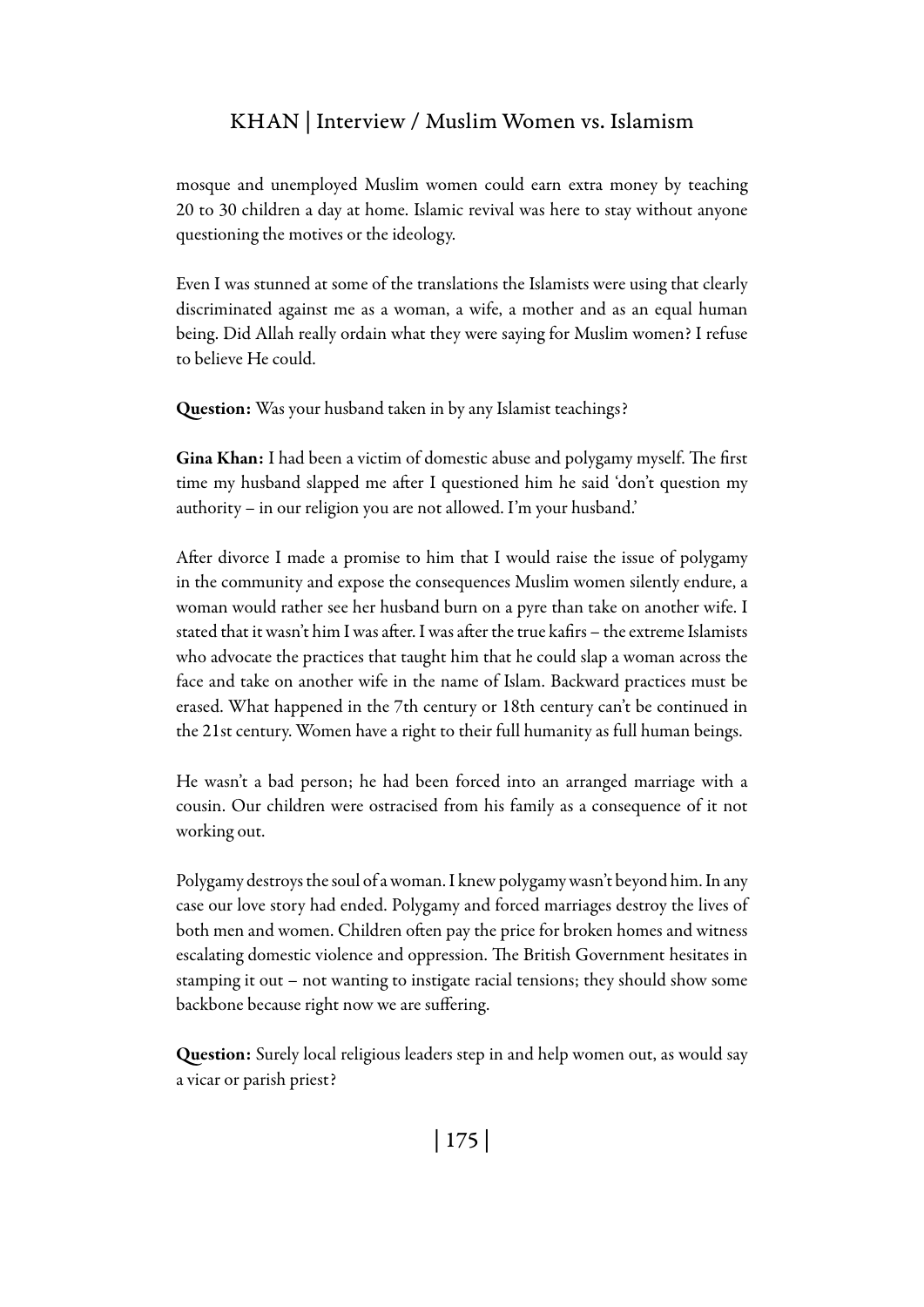Gina Khan: Not one mullah or leader of any mosque locally has ever done anything progressive for the emancipation of Muslim women, let alone help them out when they are divorced and lone mums. No one is addressing these issues seriously.

My children have been hit several times around the head in the local mosque and I was treated like an outcast – as if my stigma of being a lone mother was deserved. They wanted me to think that it was my entire fault – that I was mad not to have conformed to their ideologies. This hurt my kids – it felt like we were being punished.

Question: But you still rose up above all this negative pressure?

Gina Khan: It wasn't until after divorce and after 9/11 that I decided I wasn't mad. I wasn't an apostle or a kafir or Islamophobe. Islamistophobic perhaps! I pulled my children out from the Islamists' bubble of influence for good. I decided to get to know my enemy – get to see what was behind the Islamist ideologies that had hurt me and were hurting so many others so much.

I realised that to understand Jihadists I had to understand the roots of Jihadist history myself – not depend on the books or translations I was being subjected to. I started to read the Quran, study my religion and Islamic history. My reading helped promote my respect for democracy, as well as the values and principles of this great country, Britain, which is my home and my motherland too.

As a lone mother I learnt a lot about myself and who I am. The Sharia law was designed with the 'family' framework in mind. The lone mother isn't in the Islamic conscience; Islamists claim 'there are no lone mothers in Muslim communities.' Of course there are. The more reason why lone mothers need to protect their children from being indoctrinated or recruited into Jihadism.

So far I had been de-humanised as a Muslim woman. I thought about converting to another faith or renouncing the religion I was born into, but no, I realised I was a Muslim. To convert – that would be pointless. Just because I think Osama Bin Laden is wrong doesn't mean that I should change my religion – the Islamists are wrong too.

Question: Now you are at peace even if the Islamists are not?

| 176 |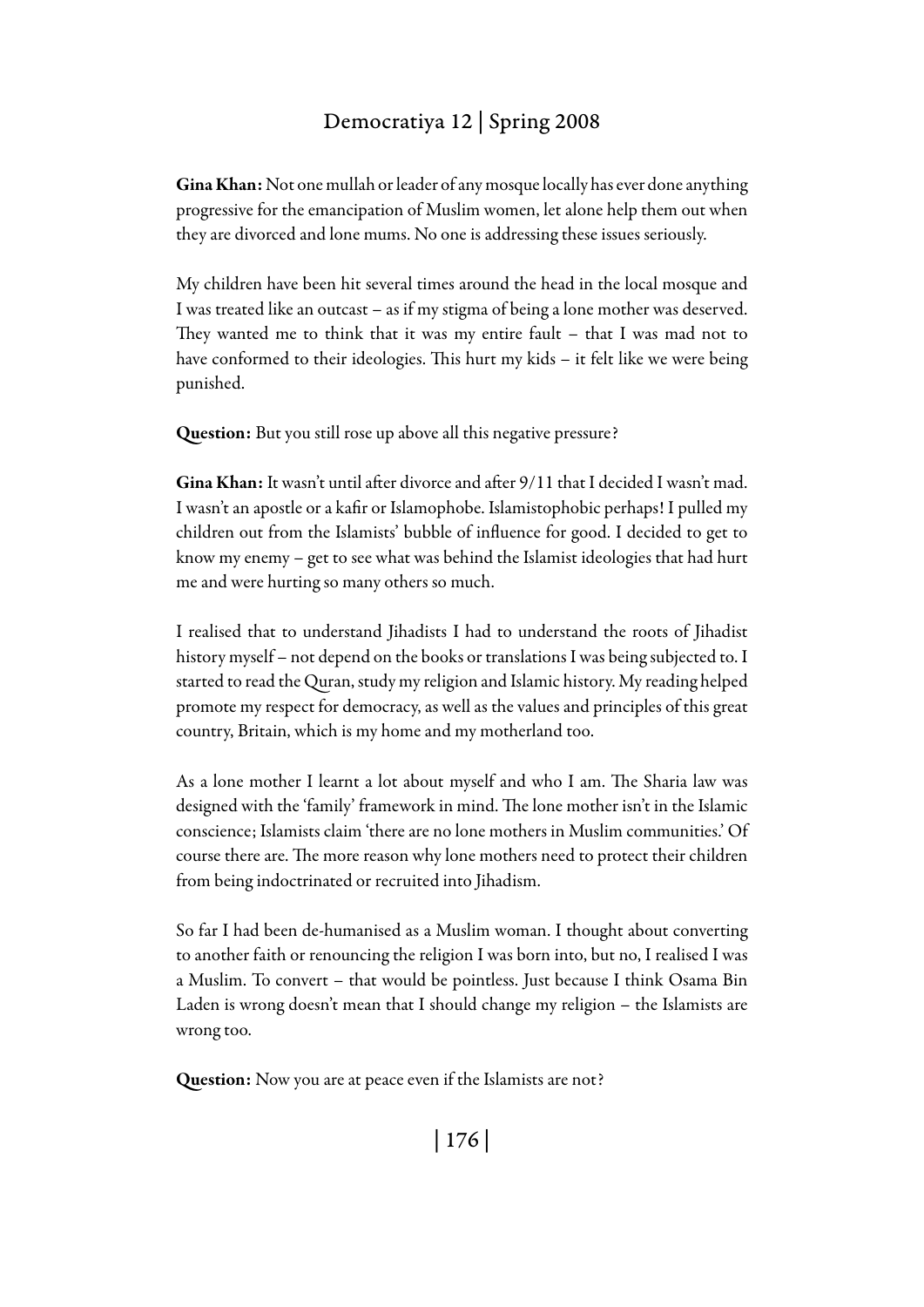Gina Khan: My identity isn't in conflict with itself anymore. I'm a British Asian and we are a proud breed apart – but very much part of Britain.

To be a Muslim you have to adhere to the 5 pillars of Islam – that in itself is a struggle and it's a spiritual, personal struggle. Jihad – an unofficial pillar devised by early Muslims – is not a compulsory pillar as the Islamists would have you believe. The meaning of Jihad is complex in the Arabic language but for the Arabs Jihad means Holy War, not a yoga experience as many apologists in Islam claim.

Modern Jihadists have twisted verses using the Quran's historical edicts. I'm still on a journey to discover the truth. I am a secular Muslim. I live in a secular country where we had freedom to practice our faith, and freedom to have no faith, where I have learnt to respect people from all religions and races, regardless of their gender or sexuality. As the humanist I now know myself to be, I have faith in myself, faith in the Almighty and faith that modern secular Muslims – the silent majority – will emerge and stand up to counter doomsday Jihadism. We just have to.

Question: What do you of the think of the 7/7, 21/7 and Glasgow bombers?

Gina Khan: When I watched 3000 people die within 30 minutes on 11th September 2001, I was horrified and the first thought that came into my mind was, 'My God, they have started the war.'

For me, after reading the anti west, anti American flyers and posters in the 90s, watching the rise of a backward Islam, it came as no surprise that America was attacked. In fact I thought it would be Britain first. I had already imagined a suicide bomber walking into a British night club or shopping centre planning to commit mass murder in the name of Islam. I was always taught your life belongs to God, He alone knows when your time is up so to take your own life a huge sin.

My Mum used to teach me as a kid that to stamp and kill an ant is a sin, all living creatures belong to God. Such simple, meaningful teachings of the Prophet and God's wisdom kept my faith going.

These men on 9/11, 7/7 and 21/7 believed they are the soldiers of Islam. Amazing. They lived in the 21st century with the mindset of the 7th century. They are fools.

| 177 |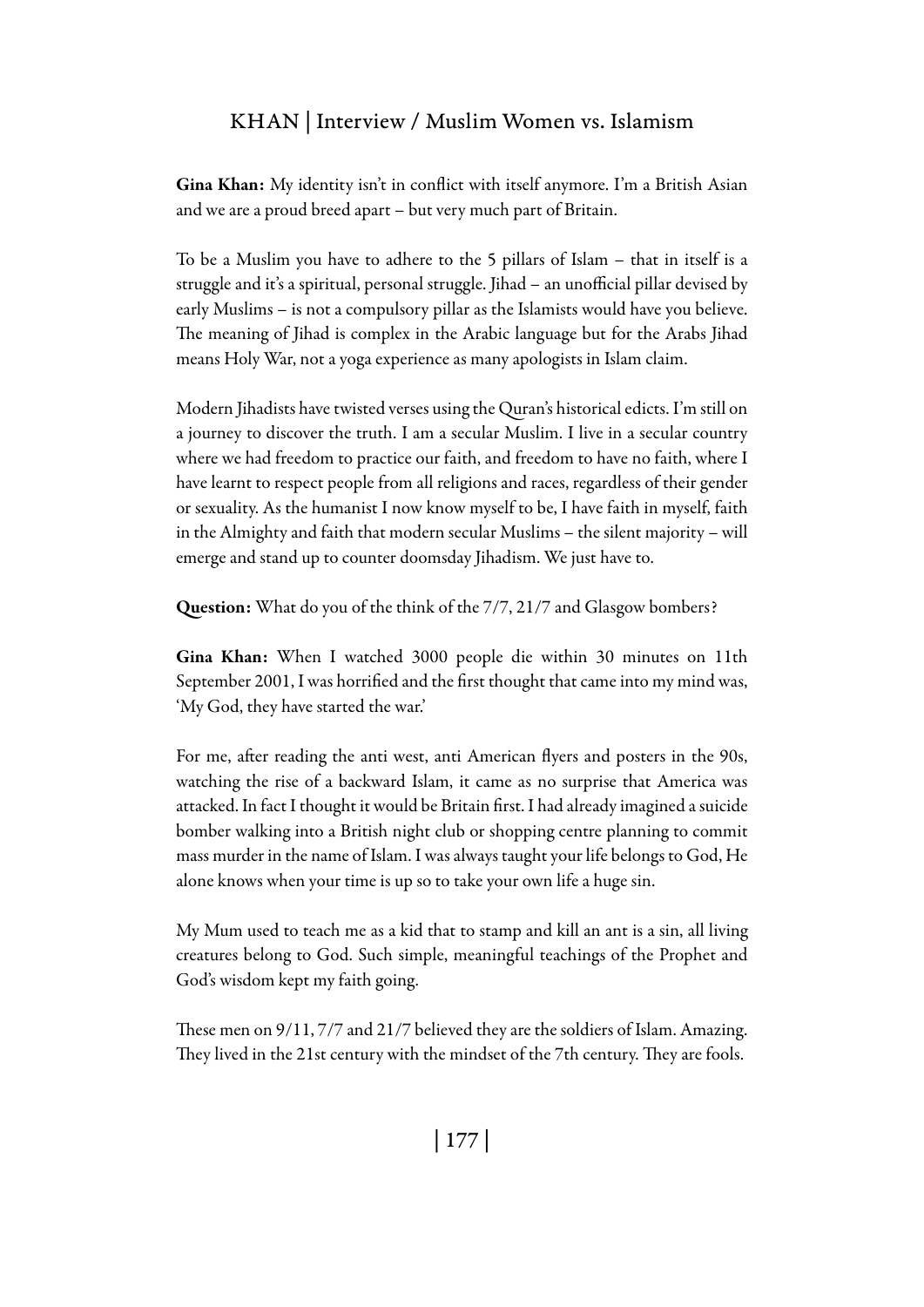In 2001 on the al Jazeera channel, Osama Bin Laden stated 'We (meaning Jihadists) love death as much as you in America (or infidels) love life.' Hence this has become the rhetoric Jihadists adhere to. They believe they are on a mission as martyrs for the revival of a Caliphate, they believe they are dying for their beliefs and their religion.

The Islamists lure the would-be suicide bombers into believing they will be rewarded with virgins, milk and honey and eternal life in heaven. The suicide bomber believes he is dying for the 'ummah' – another powerful myth. They believe they are on a mission to defeat the 'kafirs' and represent true Islam.

If you have ever studied Osama Bin Laden or even people like Moazzam Begg from Birmingham, you will observe that they use the Quran, certain verses related to the historical events of Jihad in the Quran and twist verses to suit their ideology.

Question: You knew Moazzam Begg from Bimingham?

Gina Khan: Moazzam Begg was in Guantanamo. He was a local turned mujahid who was once a member of a Birmingham gang called the Links alongside Shahid Butt (during the 90s Butt was arrested in Yemen for planning a bombing and there are videos of him around sitting next to Abu Hamza and appeared on Dispatches ranting as any Jihadist would).

The civil rights lawyer (this seems a contradictory term for her) Salma Yacoob fought for their release. When I look and see what they are doing to Birmingham now I wonder why they were ever let out.

After being released from Yemen in the 90s Shahid Butt still roams free in Birmingham as a mujahid, while Moazzam Begg is still preaching from the Quran on British TV about the 'Ummah' and attempts to mobilise Muslims using extreme interpretations. He claims all Muslims all over the world are all from one body of Islam – a huge myth that needs to be dispelled. These guys embarrass me and the majority of British Muslims. Their notion is for Muslims to discredit the countries they are born in and join their 'ummah' to revive political Islam to revive a Caliphate. Similar attempts and doctrines are used by Hizb ut Tahrir. There is no 'ummah' anymore.

| 178 |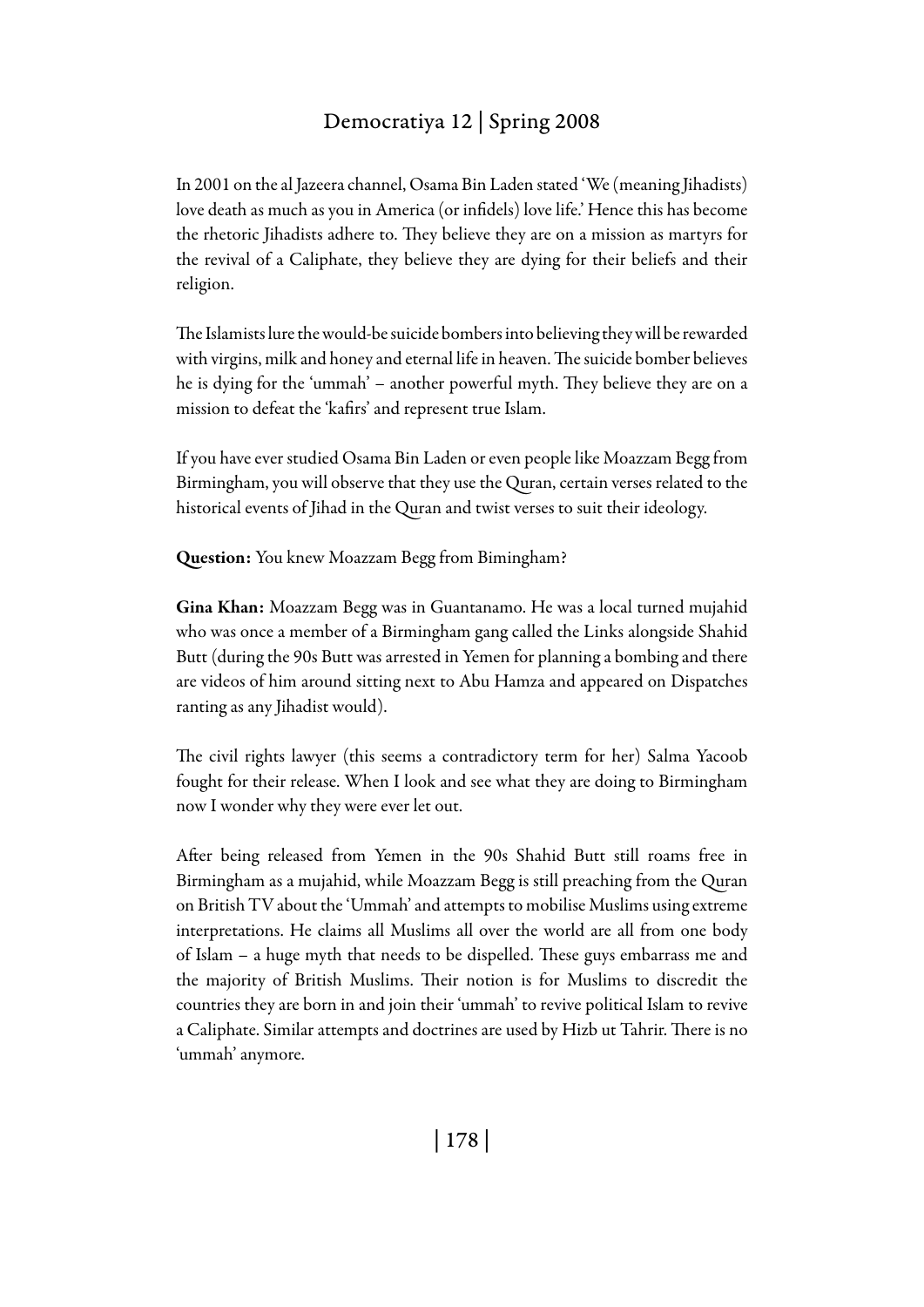Question: So you are not part of this 'Ummah?'

Gina Khan: For Muslims like me I prefer to read the last message the Prophet gave to his people in reference to the society and community he ruled. The 'Ummah' is a powerful myth. It comes from the root word 'motherland' and the only motherland I have and would stand up for is my country, Britain.

Even if there was this exaggerated 'ummah' and a Muslim deferred from their nationality, Islamists would disable half the body of Islam by reversing the rights of women as they have done in Afghanistan or Iran. This reversal was also attempted in Pakistan by General Zia to reverse the freedoms and rights of Pakistani women in the 80s who engaged with Islamists. And for anyone who wants to debate me then read Maududi's version on Human Rights in Islam. He avoids the issues regarding equality of minorities and Muslim women.

Question: Women round here (Ward End) look like they think they are part of the Ummah?

Gina Khan: I don't believe that wearing a ninja outfit will protect any Muslim woman against rape or sexual harassment. In the Quran it only states that 'The believing woman should cover her bosoms and private parts' and most women in the world do that anyway. There is no 'true Islam ' to return to unless they are going to totally reject western modernity and ship in camels as well.

Osama bin Laden didn't create this ideology, the ideology created him. Syed Qutb, Maududi, Al Wahab to name a few were inspired by the 13th century scholar Ibn Tammiya who badly distorted Islam and attempted to shut down Muslims' thinking and reasoning. That's another great myth the Butts and Beggs can't get a grip on. They can't shut down women's thinking or independent reasoning, or that of the majority of Muslims in general. No Islamic ummah will protect any woman. Women need a reality check if they believe that.

Question: How best to combat the Islamist ideology round here?

Gina Khan: It's because of these 'mujahidin' and the Islamists who have a voice in Britain today (why? Oh government, please wake up and help us out here!) Muslims have to re interpret the Quran again in the 21st century. I am in no denial that there are verses that discriminate against minorities, women or the infidel. Fund more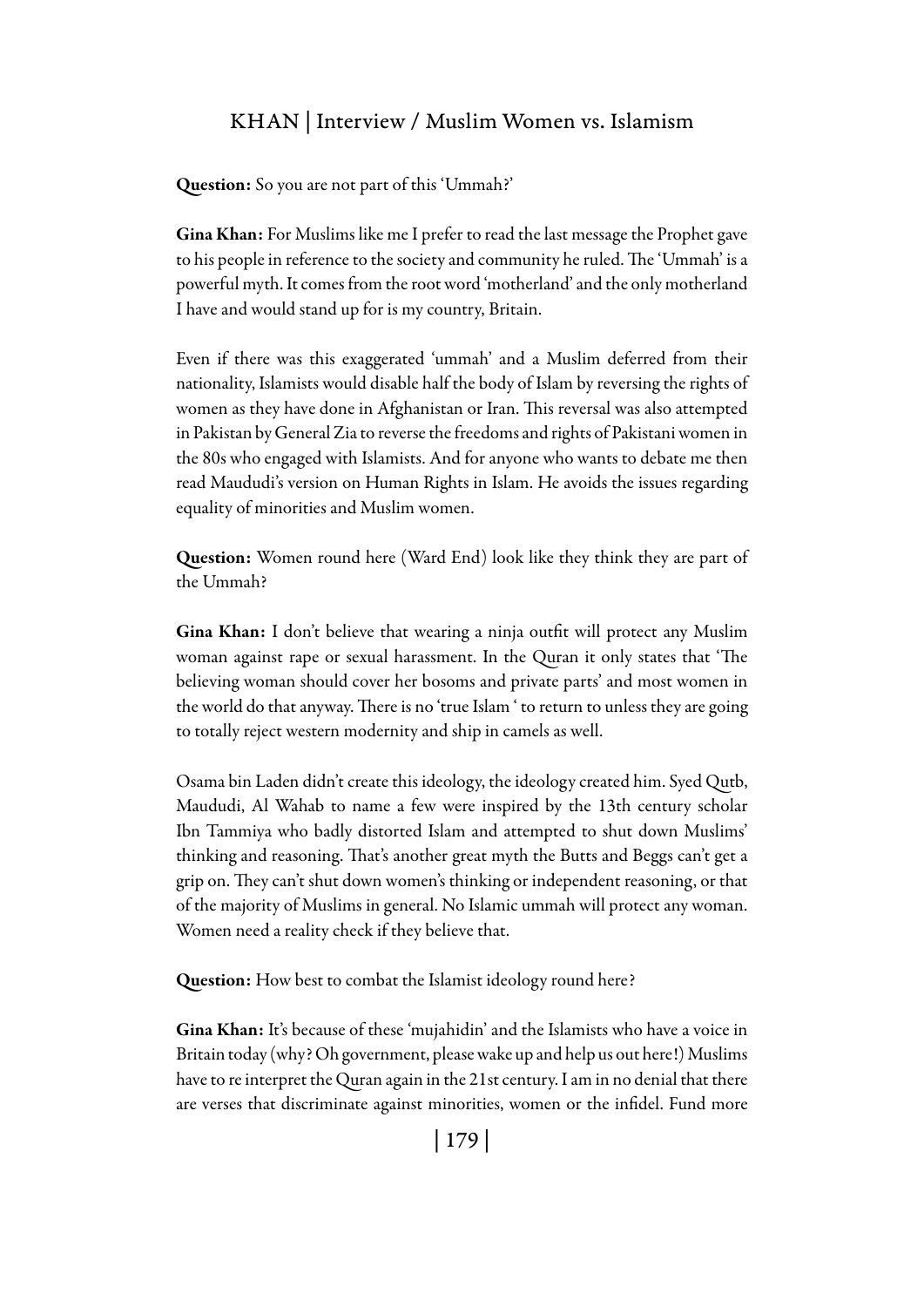modern women to become Imams. It is not against the preaching's of the Prophet for women to lead Friday prayers or teach pluralist Islam. Lets debate the Islamists who claim to represent this 'true Islam.'

Ex Hizb ut Tahrir member Hassan Butt clearly stated in the media 'that until Muslims acknowledge the violent streaks in the Quran, nothing will change.' And he is right because those are the edicts that Islamists and Jihadists perpetrate to mobilise our minds. Osama Bin Laden swears by the Quran on video that he is not lying, and I'm telling you he is not lying. The Quran gives two messages and we as Muslims have a choice which message we want to adhere to. If the Quran speaks of war, it also speaks of peace. The Prophet Mohammed states in the Quran that 'there is no compulsion in Islam, difference of opinion in my community is a manifestation of divine mercy.' You wouldn't get any Islamists mention that passage in the Quran. They suppress the spiritual message of the Holy Quran. They have managed to establish their extreme version of Islam into the West because of imported, distorted translations and imported imams who can dynamically quote the Quran. Hence we tend to rely on them for the interpretation of the Quran.

With respect to the old historical Jihads, well those wars were similar to the biblical wars. These men fought face to face on battlefields, the Prophet had set principles in war; that women, children and the elderly must not be killed. So when it suits Islamists they reject what the Prophet preached and they transgress international laws. Islamists, be they Salafists, Wahhabists, Khomeinists, twist verses of the Quran reading it off into the present century as timeless, quoting historical edicts and interpretations that have not only hijacked the religion but blacklisted the name of Allah and Mohammed round the globe. These are not men you can sit around a table and negotiate with like the IRA. Jihadists won't even coexist with other reformed or moderate schools of thought. It is a supremacist ideology – it's their way or the highway.

Question: What about the suicide bombing ideology?

Gina Khan: These suicide bombers are not 'martyrs.' They are brainwashed (like my Dad became), become brain-dead and then used as pawns in this modern Jihad. These human bombs blow themselves up as well as innocent bystanders – it's a pathetic human carnage. They don't care what religion, race, gender or age we are. How can this just be a Muslim problem? It's criminality not religiosity.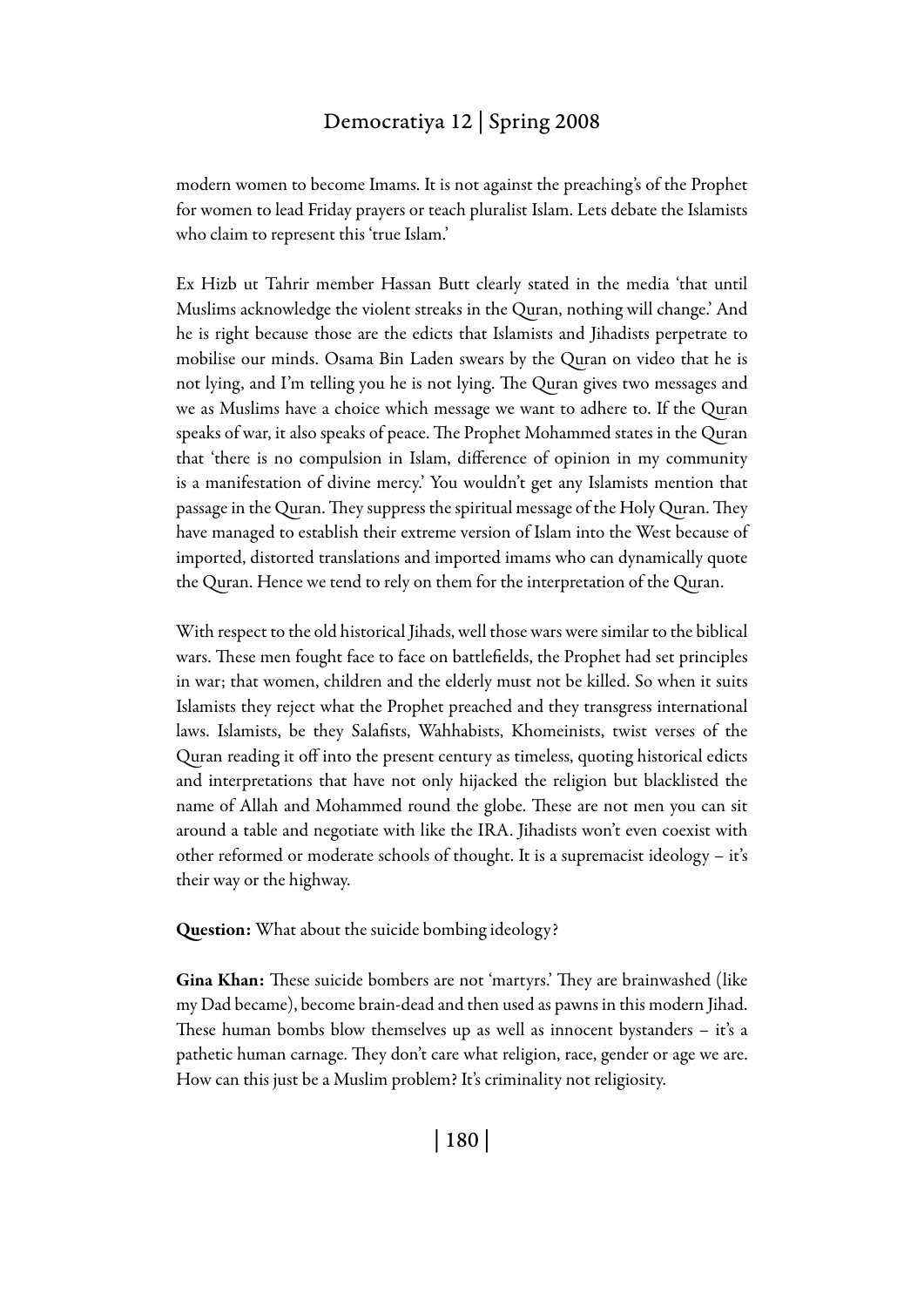We need to collectively oppose this ideology and name the ideology as Jihad. It is jihad. Osama's Jihad is a unholy war. Secular, modern Muslims in the 21st century with even half a brain know that and we must break the Islamists' silence to oppose it. It's no good repeating Islam means peace because we have been blacklisted as a religion globally thanks to their perverse and dangerous version of Islam.

For Muslims and non Muslims to feel secure in opposing this ideology there must be a law against Jihadism as there is for racism or Nazism – one that works on a community level. Jihadists' literature must be challenged and opposed – better just pulped.

Politics must be kept out of mosques and the likes of Dr Nassem in Birmingham must be forced into retirement. His politics and views are dinosaur-like to the great majority of Muslims. We – British Muslims – are not being victimised (though victimisation is a key Islamist strategy). The whole world is being victimised here by this extreme violent ideology that uses Islam as its doctrine.

If you don't challenge the interpretations intertwined with the oppressive theology thrust upon Muslim women, you cannot defeat the enemy. I don't see how they (the British Government) can defeat the ideology in Birmingham Sunni mosques by handing them half a million pounds to eradicate radicalism when no one has even banned the anti west, anti gay, criminal edicts on minorities or apostates, or books on the 'War on Islam' – when this country gave us full freedom to practice and worship our religion. We were never under attack for our religion until Jihadists and Islamists sent their human bombs to attack innocent bystanders.

This war should be renamed clearly as the war on modern Islamism. Muslims don't have a Caliph, no-one authorised Osama Bin Laden to advocate and start Jihad. If the War is against the West then it's a war against British secular Muslims too – that means we Muslims in the west and our children will not be spared. When will Muslims understand that? No 'ummah' or silly veil can save us if Osama manages his recruits, while we allow Muslim leaders and Islamists to play down the threat. Gordon Brown can only mobilise the mind of the public by better defining the ideology and hopefully he can get his act together – he must understand that the solutions are mainstream even when the subject matter is not. They now know the name of this global ideology so they have to show some backbone.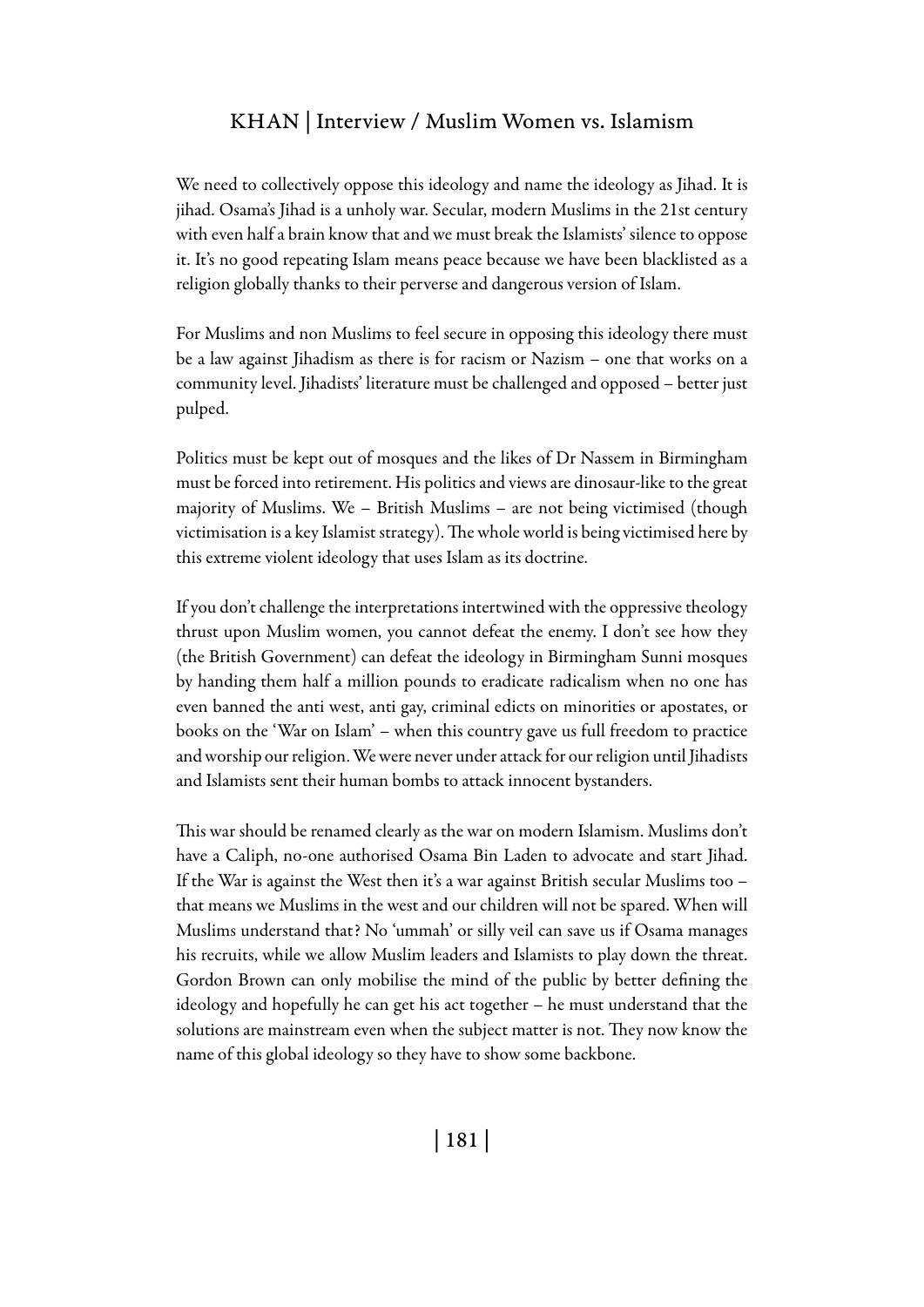Millions and millions of Muslims, in Saudi Arabia especially, cannot claim to understand the Quran word for word. It is a complex Arabic language that has been preserved but is not spoken even by today's Arabs. A beautiful language has now been turned into ugly aggressive tones by members of Hizb ut Tahrir, Anjem Choudhary, Shahid Butt, Abdu Abdullah. They use theology and politics. The suicide bomber's mind is indoctrinated with all these mens' misinterpretations to subtract the fear of death.

This war isn't just a militant war; it must be against the ideological intellectual Jihadists, Islamists, Imams and organisations who plant the seeds of Jihadism into the minds of Muslims.

Question: In Ward End this war is hard to escape?

Gina Khan: My son was approached by dynamic Islamists in Ward End. It was only because I had told him to be vigilant that he recognised their motives. These areas lack facilities and youth centres for the youth to access. Whatever sport centres there are, are dominated by sporty mullahs. Women/girls have to go into non Muslim areas or wait for specific women's' programmes. And yet there are mosques, mini mosques every few yards. Difficult to escape them – that's how the Islamists want it. You know the Tablighi pride themselves from spending days inside mosques?! They sleep, exercise and eat in there?

I observed many mosques that are empty all day except on a Friday afternoon. Most serve no purpose at all to women and children or to non Muslims in the community unless you're seeking conversion. There are book shops where the wrong interpretation is being promoted, I have dozens of books I collected myself in the 90s when I was in search of my religion. Now in hindsight I realise I too could have been indoctrinated. I was pretty depressed back then, searching for peace of mind. I could have easily fallen into this trap.

#### Question: And in schools?

Gina Khan: I read the book Islam Beliefs and Teachings by Ghulam Sarwar. (Ed Husain pointed him out in his book – The Islamist). The first few chapters of Sarwar's book are devoted to the 5 pillars of Islam. He then goes on to discussions and questions on political Islam and Sharia law (which is outdated and was actually initiated by Caliphs not subscribed by Allah or the Prophet in any form), the status

| 182 |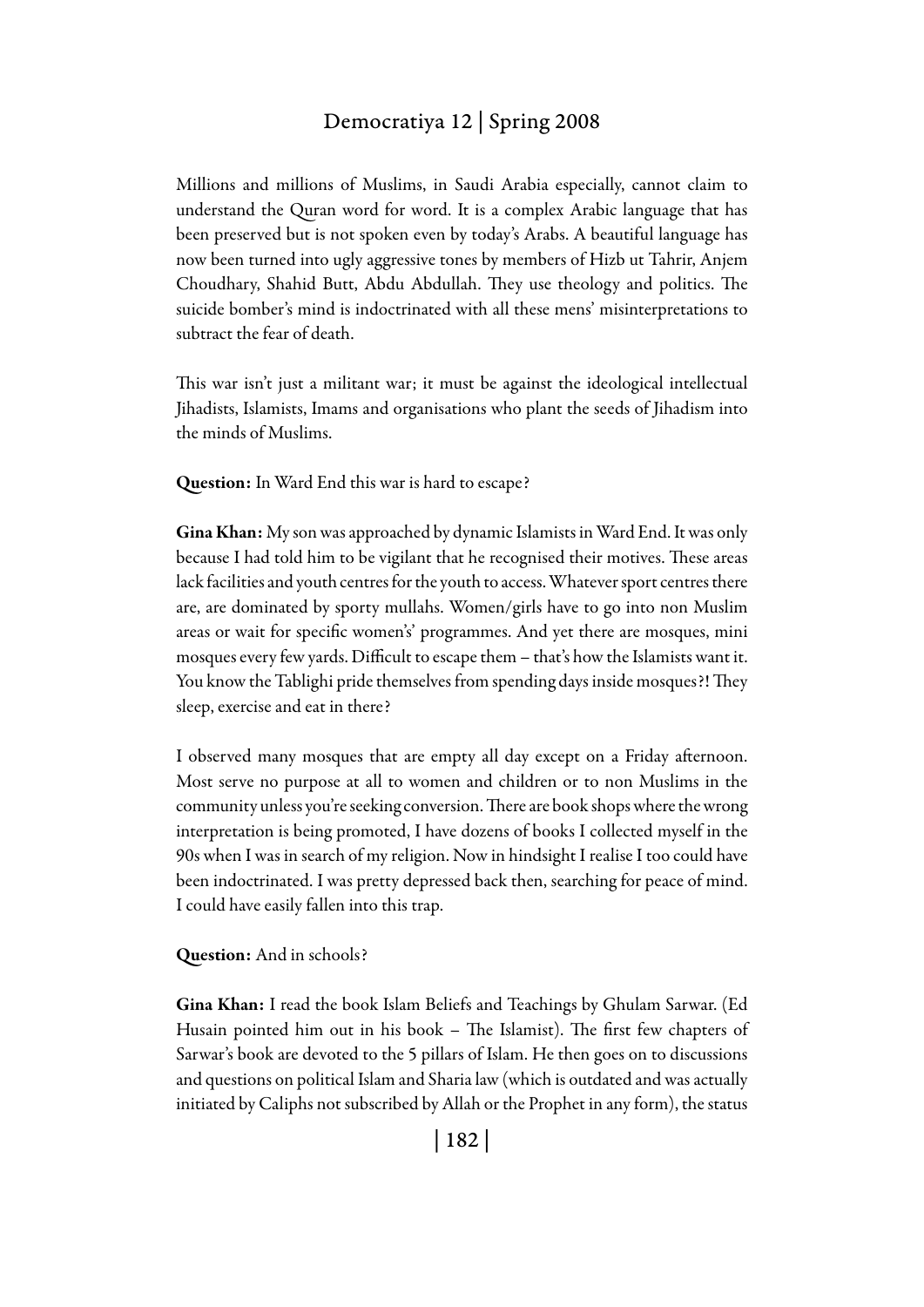of Muslim women and our rights (which is less about rights and more about our duties) and he praises the 'great' Islamic states of Iran and Sudan (lovely places?!).

Sarwar's ideas and teachings have been infiltrating British Education in Muslim communities (communities with high concentrations of Muslims) since 1966. These books were aimed at Muslims like me born here. Written in English.

'How do we create an Islamic State?' Sarwar asks the children. He tries to compare Sharia law with 'man made laws' but gives no indication what Sharia law will implement in his vision of a Islamic State. 'A Muslim's happiest occasion in life is to see the Rule of Allah established on earth,' he writes. I don't think so  $-$  ask the women of Pakistan, Iran, Sudan, and Afghanistan (countries which are living hellholes for Muslim women). Ask Muslim women here in Britain – Somalians, Iranians or even Pakistani women. Would they dare go back as lone mothers?

These writers – so-called scholars and Imams – are indoctrinating our children and as mothers we exert the most power over our children in shaping their minds. We should pulp all these books. Question their ulterior motives and interpretations. We must educate our children against extreme versions and promote the values and principles of our democracy. The problem with Britain is that it still wants to hang onto the history of guilt regarding colonialism and imperialism. Today if India is a successful democracy in Asia, it's because it teaches it's young generation to love and respect it's Motherland. We spend too much time putting this country down instead of promoting our values and principles as a nation. There might be a high rate of teenage pregnancies in the west but at least you guys don't murder you daughters and you don't reject an illegitimate child. Muslim girls have been murdered and the 'bastard' child is stigmatised and abandoned. What kind of God would want that as justice for mankind?

Question: Mothers should be teaching their kids that suicide bombing and Islamism are wrong?

Gina Khan: Absolutely...These Islamists are every modern Muslim mother's nightmare, in fact many non Muslim mothers are very concerned. I would urge Muslims to reject political Islam outright. It's a myth that Islam and politics are one theology. How do I know that? Well millions of Muslims have lived in the West without a Caliph or Sharia law and lived as secular Muslims whether they use that term to define themselves or not. Millions of Muslims in countries like Turkey,

| 183 |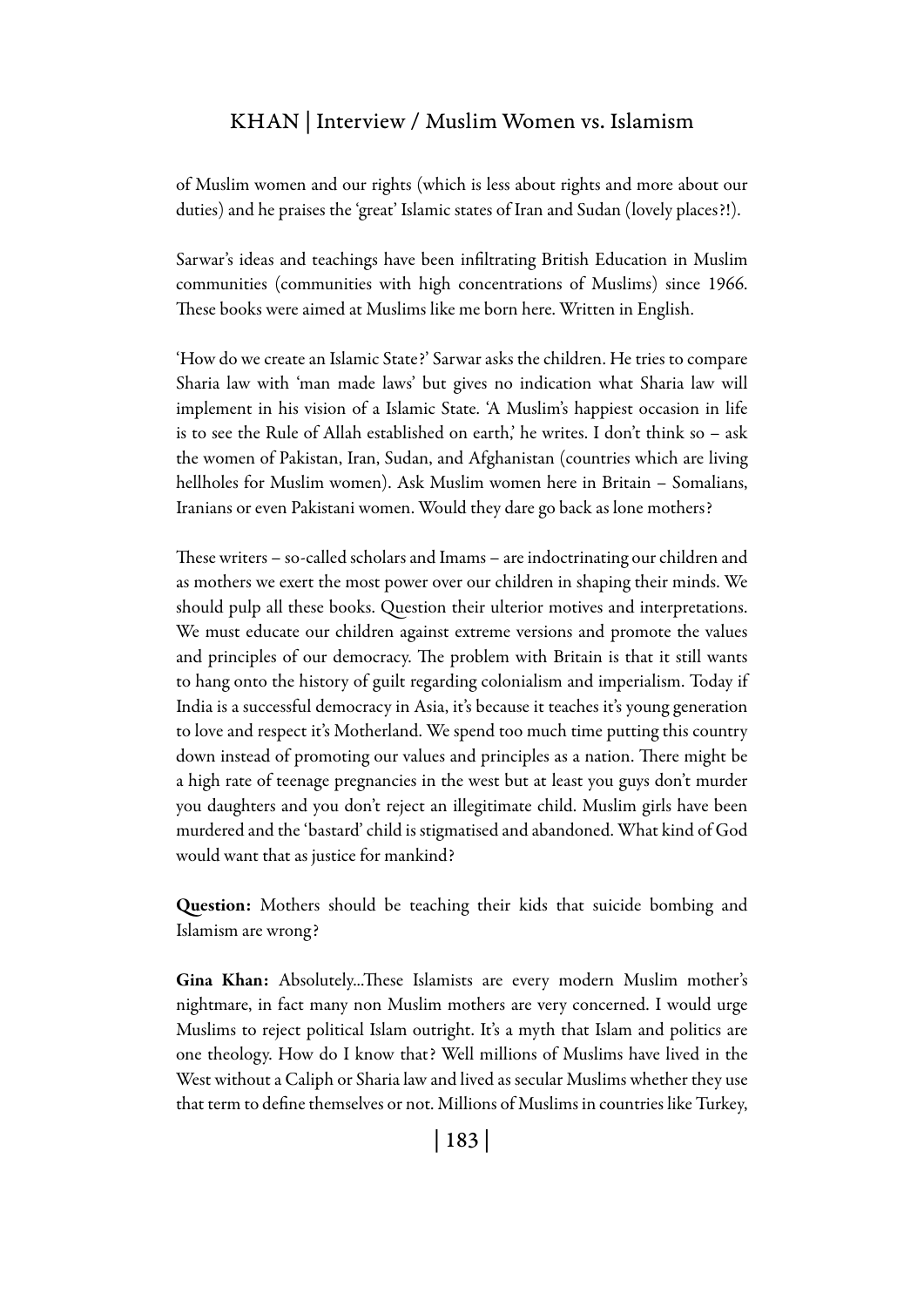Egypt and Tunisia aspire to democracy and reject Sharia laws as being outdated. It doesn't mean they are not Muslims. It means we evolved as Muslim People too. Men like Jinnah and Bhutto and Ghandi Ji studied in Britain and took back the tenets of Democracy to their countries.

Jihadism emerges and opposes the tenets of democracy. If women are fighting for the soul of Pakistan which is what Benazir Bhutto was hoping to implement, then why are we as British Asian Muslim women participating in our own oppression by remaining silent thinking someone else is going to come along and create change? We should let our feelings cascade down onto our kids.

We all have a moral duty to create change and condemn the suicide bombers as pure evil and unIslamic. We need to get our facts right. They have targeted Muslims born in the west for over 40 years, with their interpretations and indoctrinations on satellite TV, through cds, books. We have to hit back too. So I believe this war will last a minimum of 40 years, silence won't get us anywhere.

Question: The ideology won't just fizzle out even if the Islamists are cracked down on by the government?

Gina Khan: Even if Osama bin Laden was arrested or shot dead, the ideology will create another Osama Bin Laden aspiring to be the revived Caliph or Mahdi. Sitting in caves and creating massacres, murdering Muslims who convert or women who seek freedom, assassinating activists and reformers who stand up for their natural rights. Islam does not give Islamists authority over matters of life and death. They will continue to unleash their violence to instil fear into the masses. They want to create this clash of civilisations and anti west propaganda but there's only one civilisation and they're not part of it. They have studied the weaknesses of the countries they want to target and they use our democracy to pursue their own distorted Islamic agendas. MCB are a good example. They should never have been nominated to be the voice of British Islam. Dr Bari should be concerned about the poor people of his own motherland instead of getting on the nerves of British people who don't believe in arrange marriages and don't have to conform to their 'Islamic' ideas. It's bad enough for Muslim women that they advocate our 'status' without consulting us.

They shut down debates. I'd like to see more debates on the veil, on the so called status and rights of women that Maududi interpreted. Muslim women all over the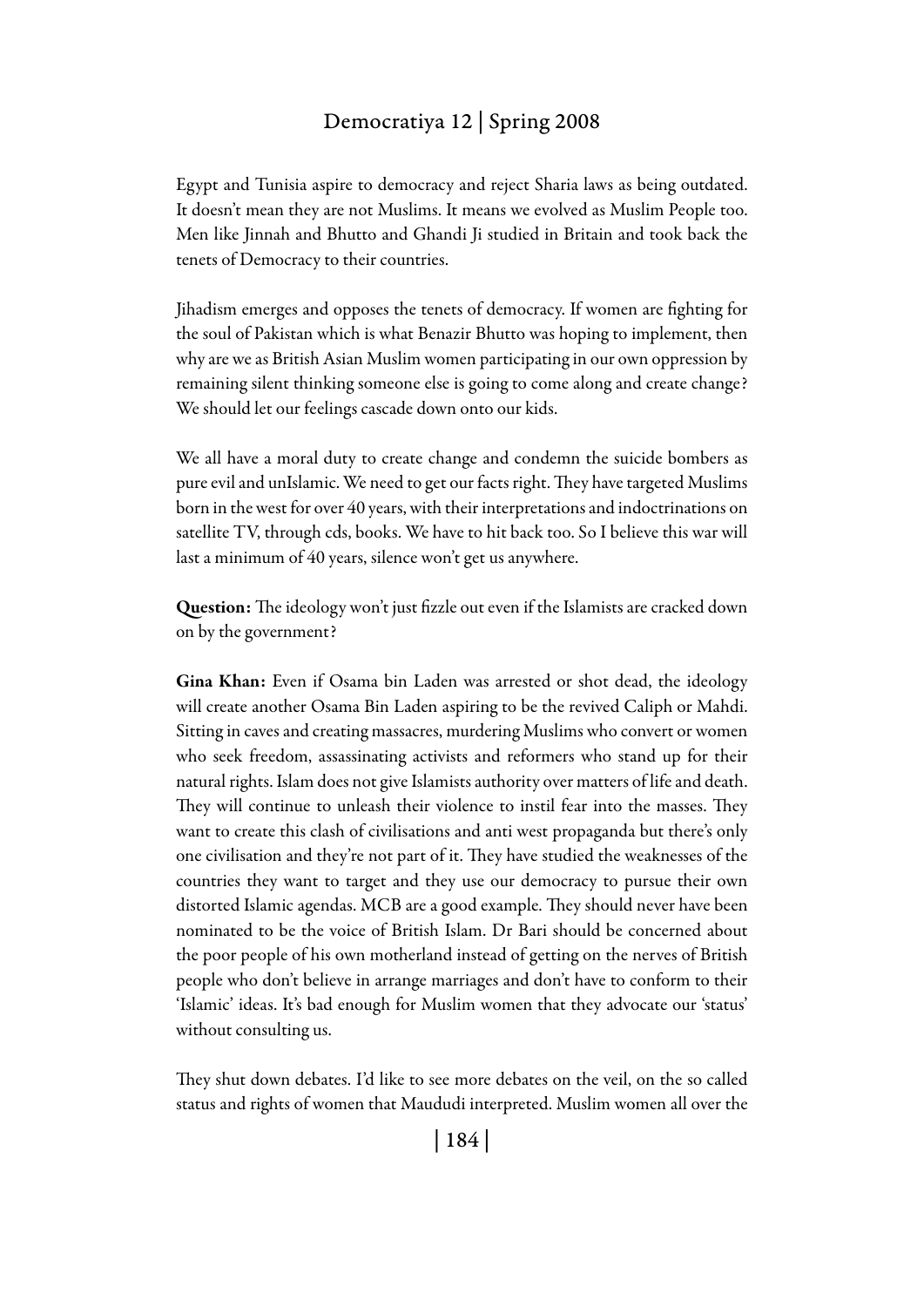world fight to free themselves from oppression and abuse, while these leaders are writing Muslim manifestos for our school children without consulting with any of us. They are taking us step by step backwards and manipulating the positioning of being British and Muslims.

What gets me are the likes of Anjem Choudary. If this war wasn't so dangerous I would have laughed at his rants. He lives with a 7th century mindset, believes in Sharia law, and demonises the west and democracy so why is he still here practising as a solicitor? They are hypocrites – it's an easy life for them here either way and they are the last people to sacrifice the easy way.

Question: Who in particular is exploiting the weaknesses of Britain?

Gina Khan: MCB spokesman Inayat Bunglawala is a good example of what I mean by the extreme version of Islam. He is always playing down the real threat. People like Bunglawala have read the same books as me and understands Jihad like most Muslims do. In number the Islamists like him may be a minority, but the influence they represent is powerful because they use historical edicts in the Quran to mobilise the masses. It is up to Muslims to reject and lead the way by rejecting this modern Jihad and rejecting backward practices.

Why oh why do TV stations allow these men on their shows to talk about us Muslims? They do not represent us – they enslave us with a backward mentality.

We are free agents we didn't need backward-thinking Muslims representing us.

It's proved counter-productive. They do not represent plural Islam. They have an issue with gays, with the Jewish, with liberal Britain. The government has been taking advice from the wrong people for the last 10 years. That is obvious.

Question: Who do you blame?

Gina Khan: I blame the government of this country for the rise in Islamism. They were too slow while Islamists leaped ahead in order to turn British Muslims into Islamists. Europe and America have been given the wrong advice for the last 10 years too. If the best they can come up with to win the hearts and minds of people is a Bunglawala or Tariq Ramadan – who isn't even a citizen of this country – then we're in big trouble.

| 185 |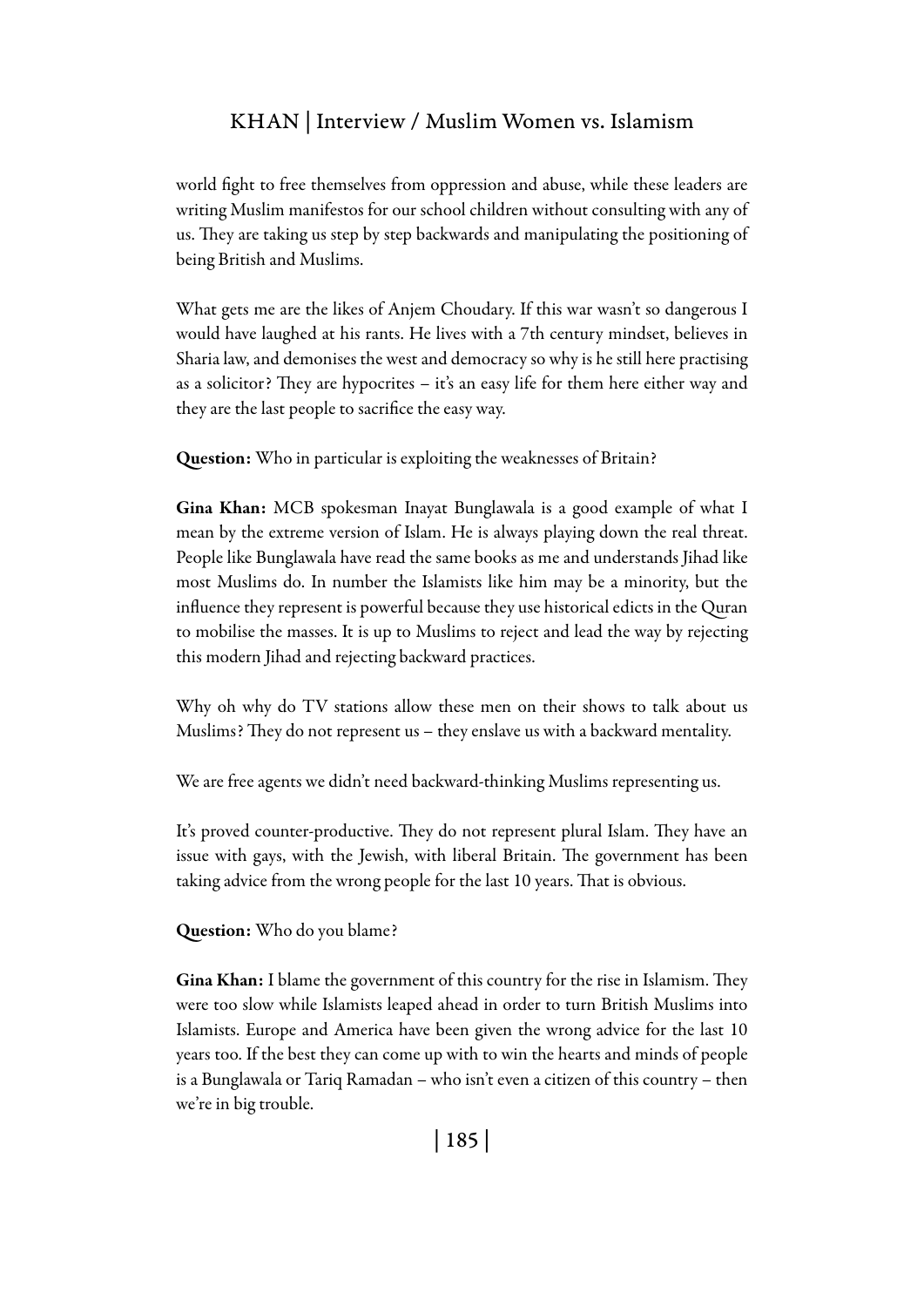Why the government appeases Islamists and engages with men who advocate a backward Islam beggars belief. The government needs to create space for reformists and secular Muslims to lead debates – to push away the Bunglawalas who, for example, tried to shut down the debate on the veil, and believes Osama Bin Laden is a 'freedom fighter.' I don't know whether to laugh or cry.

Question: It's not a battle between men and women amongst the British Muslim community?

Gina Khan: No. Just recently, modern British Muslim men pointed out to me that they are just as alarmed when they see an increasing number of Muslims (British Pakistani women) adopting the full veil. The same happens to all of us – you end up just staring at them, on the Ladypool road, Stratford road In Birmingham, Alum Rock Rd etc

British Pakistani Muslim women have steadily shrugged off the beautiful chadors and head scarves full of vibrant colours that have always reflected the Indian or Pakistani culture and are turning to morbid colours of black. I personally call this revival of desert Islam. It really is beginning to look and feel like a cult; a political statement and a sign of women participating in their own oppression believing Allah ordained it. What's wrong with the Pakistani outfits? It didn't happen at this rate in Pakistan until the media showed us the veiled women with sticks demonstrating outside the Red Mosque. Such an event could happen here – we may have democracy here but that isn't stopping Islamists from demanding Sharia law or special treatment in schools, councils or in the public sphere just because they are Muslims.

Dr Naseem Nawaz – a member of Hibz ut Tahrir – is a good example of a woman who wishes to live under the raw power of Islamists, dreaming of a revived Calpihate.

Men look at these people as though they are weird as well but they believe they are superior. There are women totally subjugated in some Islamic states forced to wear the veil, that's a different issue. The veil causes segregation in the West and these women know it.

Question: Is the area becoming a no-go area for non-Muslims?

| 186 |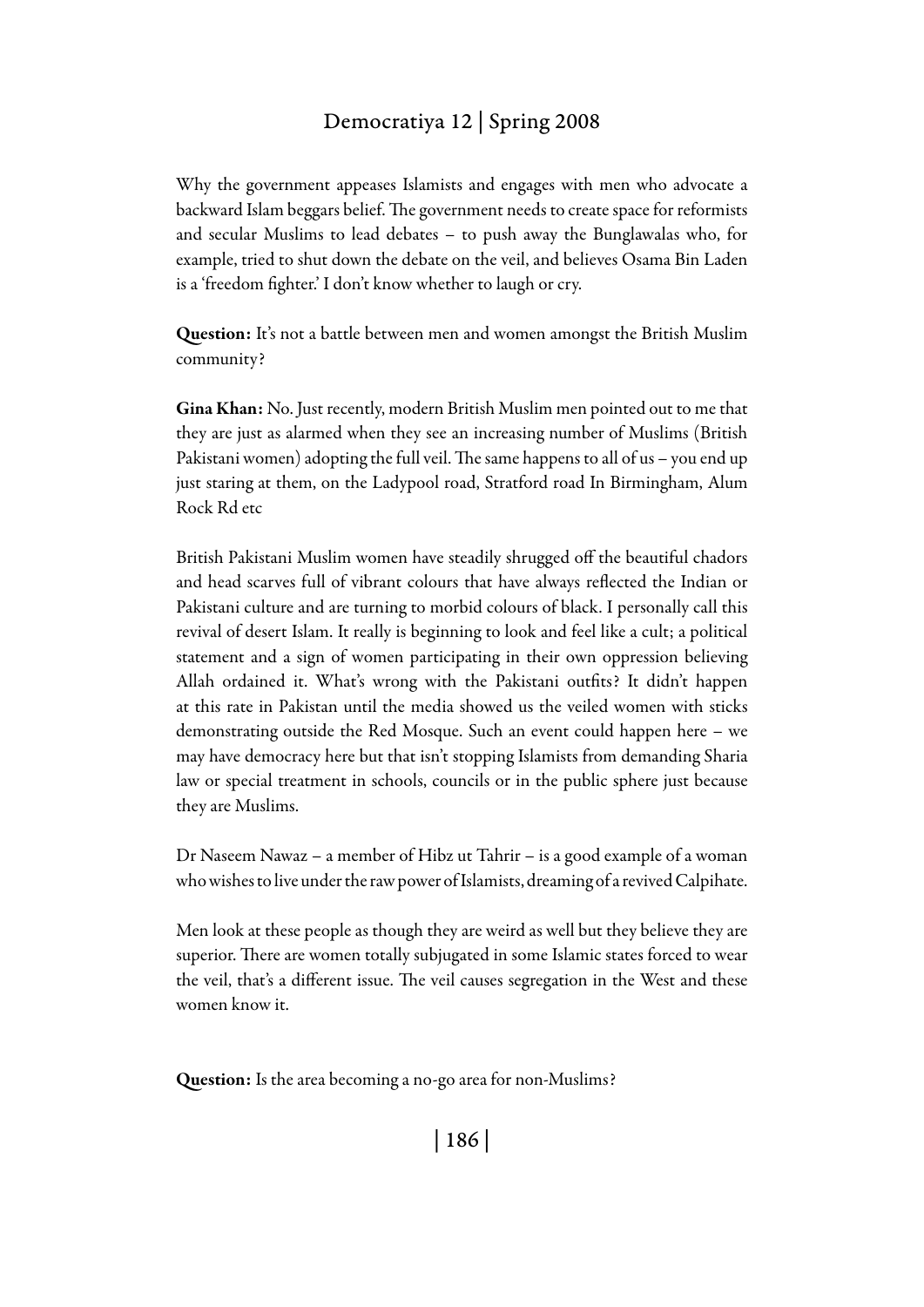Gina Khan: It is becoming a no go area in some parts of Birmingham. Non Muslims are becoming suspicious and uneasy as are secular Muslims. Why should Rev Ali (the Bishop of Rochester, pictured) be accused of racism when he is actually speaking the truth? Trevor Philips was spot on too – non-Muslims are leaving these areas because Muslim leaders have allowed our areas to turn into Muslim ghettos.

Hazel Blears and William Hague say they don't recognise these areas? Well they only need to visit and see. I have respect for Blears and Hague and I'd like to put them right. It's one thing trying to be diplomatic, it's another if you don't face up to a serious ideology that is aiming to mobilise the Muslim community and the next generation. No other religious group has asked for special demands. Who is instigating this special need for Muslims and Islam? Not Muslims like me or people I know.

So many British people from nearly every religion and race have said to me that something is going on but they just can't put their finger on it. I know exactly what they mean.

Question: So British mainstream politicians are missing the point here?

Gina Khan: They have missed the point for the last 40 years. Mr Brown, Mr Cameron should pay close attention next time they want to visit a Muslim community like mine. They could start counting the mosques springing up like mushrooms and the lack of resources for the youth in the community, especially for Muslim Girls. They should introduce a law prohibiting total square metres of one religion's buildings exceeding a certain amount in a given area per capita. Next time when they are up here they could visit bookshops and run-down Islamic schools. They have abandoned these communities.

Polygamy is more common than the British realise. Young teenage forced marriages and honour killings have escalated. So why was our plight ignored and why the Islamists appeased? I could take them to some really nice mainstream English, Irish, Indian, Jamaican, Sikh and 'Modern' Muslims who sense and fear this rise of Islamism but because Britain is a civilised, tolerant society they remain silent. Most fear being called Islamophobic or racist. The public needs educating. As one decent Indian family told me, Islamists were trying to buy a pub in Hodge Hill to turn into yet another Islamic centre.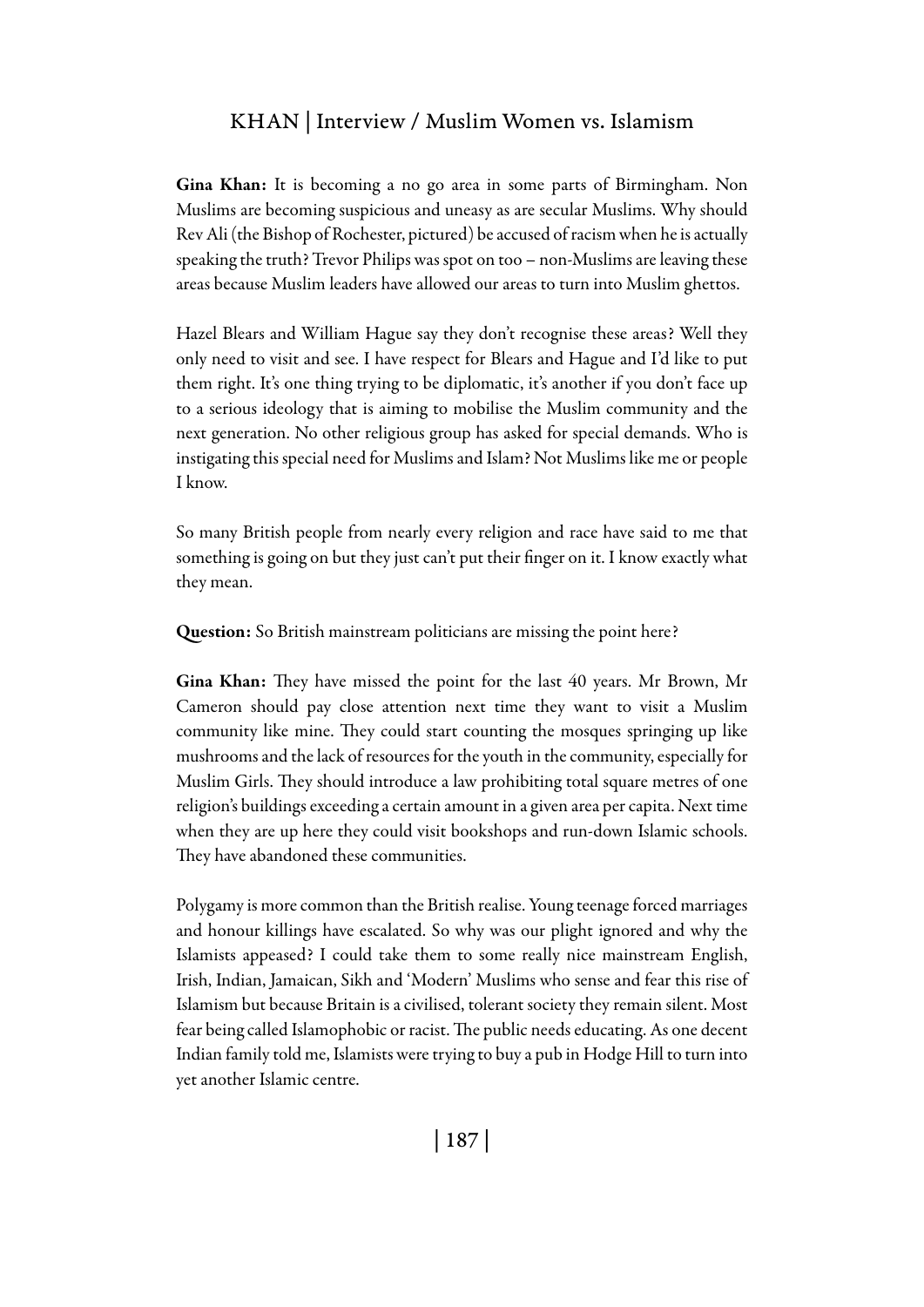There are not many Muslims in Hodge Hill but this is how the Islamists operate. People in Hodge Hill are going to either get angry and move out or worry about their young becoming converted. Muslims and non Muslims at grassroots level know something isn't right. They should talk to people, not just representatives or leaders. I am not scaremongering.

If you integrate you get to hear all sides like I have. Anyway I was in the minority who was standing up to radicals 20 years ago, no-one would listen to me then either. I feel the tide is turning – the Islamists have gone too far too soon. Britain is waking up and will show the world how to deal with these people.

Britain's political leaders have ignored the plight of Muslim women, although every day now the media is reporting honour killings, forced marriages and even the BBC Asian network debated polygamy recently. The silent taboos are being broken.

The forced marriage unit run by the foreign office will tell you that (although our hero is a British Sikh woman Jaswinder Sanghera, who had raised the issues of honour killing and forced marriages) they established the crimes against Muslim women are amongst the highest in the Pakistani communities in Britain. Take a look at Britain's most wanted list and a shocking amount of those wanted are Muslims. Young British Asian girls are still taken out of school and taken back to South Asia, denied a British Education and freedom of choice.

My God, it was the British themselves who passed the Marriage Act setting the minimum age to 14 for girls and 18 for boys in 1872 during the British Raj. They were themselves shocked at the practice of child bride marriages then. Over a century and half later and regardless of the abolition of slavery we didn't get very far did we? Thank God for Jaswinder Sanghera and other activists like Dr Shazia Sovaisi.

Question: And meanwhile unelected groups are setting the local agenda?

Gina Khan: A union member, a British Muslim mother, emailed me the 'manifesto for schools' that the MCB printed. She, as well as her Muslim female students, were stunned and opposed the manifesto. Others echo the same concern. They should read the emails I get.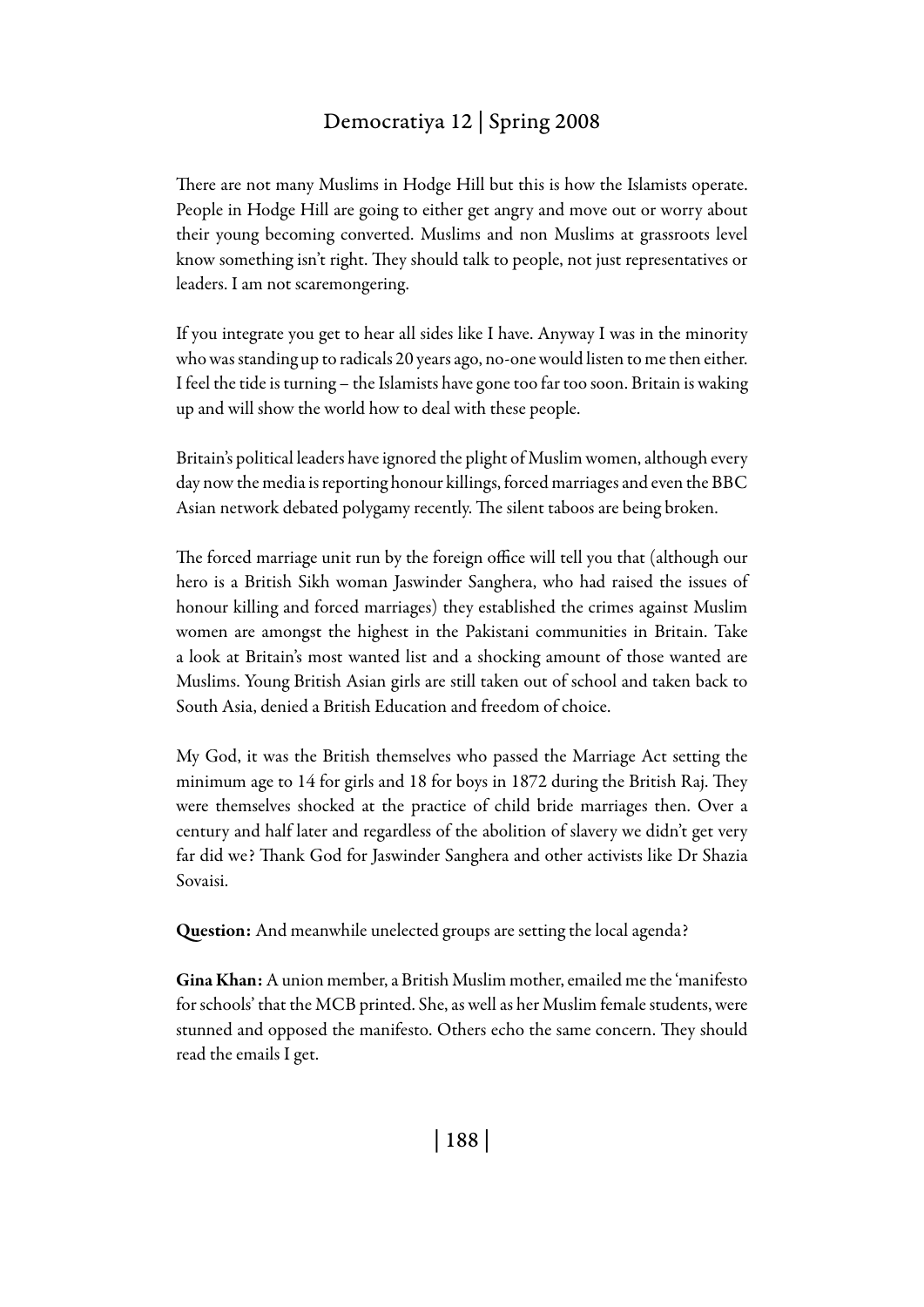I went to school in Britain too, my parents were Muslims and desired no special treatment for me at school – thank God. My faith was my business, between me and God, that if I wanted to fast, I didn't expect every one else to put up with my whims, we never asked for special treatments above everyone else. But the Islamicisation of this country is headed by men like the MCB and their focus is on women's status as they perceive it and British Muslim children's education as they want it.

They have been manipulating government bodies and want to influence foreign policies. Hello? Are we all living in the same country or not? Gender apartheid printed on an MCB letterhead isn't going to stop the young from falling in love or marrying non Muslims. Human beings are human beings. Teenagers will be teenagers. I'm sick of these ringleaders of Islam forcing their backward anti-Jewish, anti-gay, anti-women, anti-ex Muslims ideologies down our throats. Who gave them – these unelected nobodies – the right?

They are not Gods ambassadors, God doesn't need any. They have no right whatsoever to tell Muslims how to live in Britain.

They have to stop forcing the hand of God on us all and reject the writings of Maududi and Syed Qutb. They need to stop inflicting one brand of Islam on us all. They politicised young Muslims the wrong way. The Middle East are not what every Muslim worries about. The situation in Britain has to be addressed.

Question: You say the MCB and the other self-elected Islamist groupings are affecting your human rights?

Gina Khan: The declaration of Human rights in 1948 is now being used by Jihadists. We never got a look in as abused Asian Muslim women. The defenders of freedom are letting the people of this country down. There are 52 Muslim countries around the world. If you don't like the West and their liberal way of life no one is stopping an Islamist from leaving the country on a one way ticket.

The likes of Dr Bari – the MCB leader – should be more concerned about his own people and their tragedies in Bangladesh than whether the British should adapt to arranged marriages. He's really getting peoples backs up. He has no right to put down the western woman or compare her to the pious Muslim woman, there is no such thing as the perfect religion or perfect human being. And they have no right

| 189 |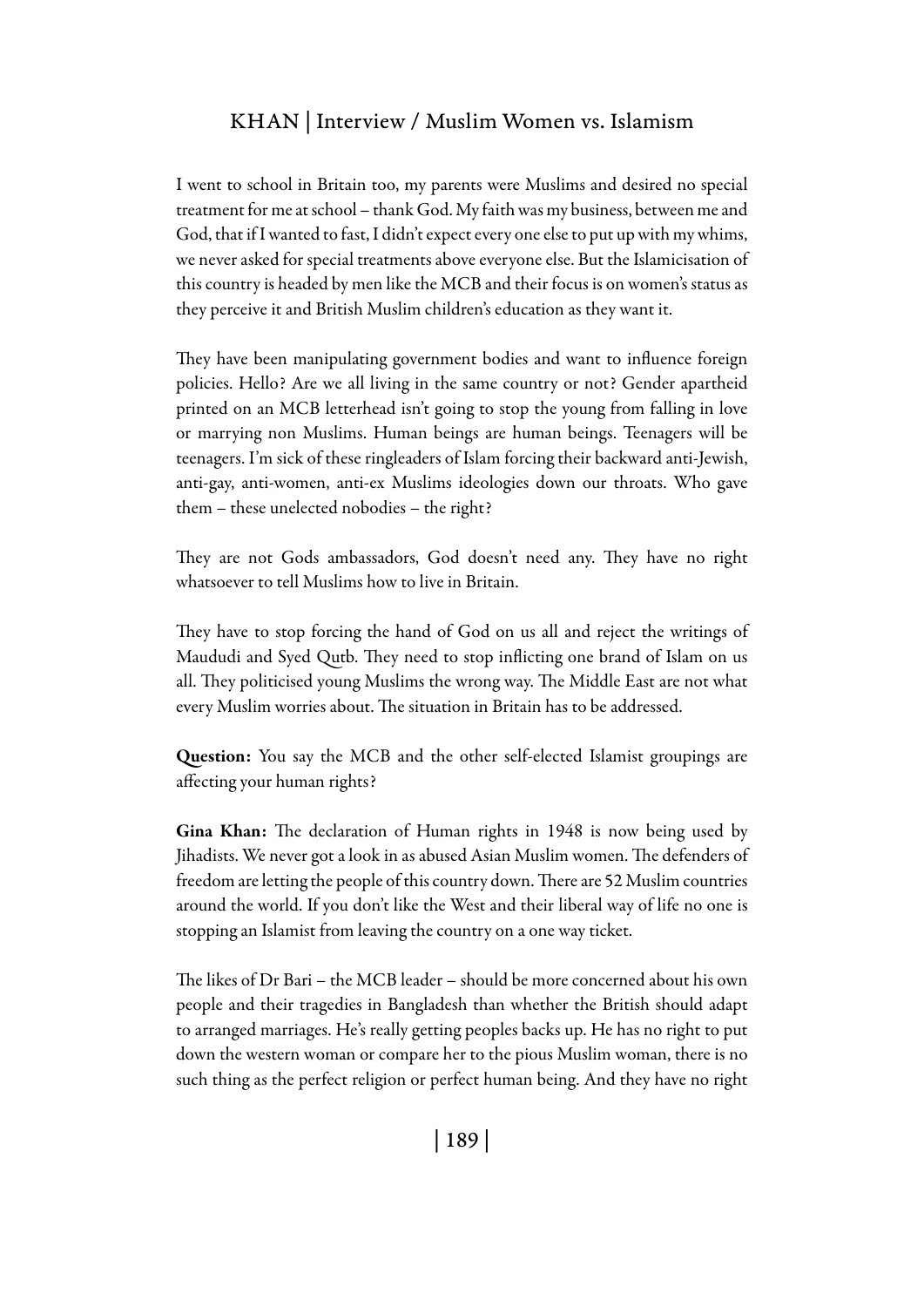to dominate and stress our status in British Islam. Islam is not as rigid as they would want it to be because it is still down to Muslims making their own choices, we are free agents. There's real inadequacy shining through these men in their actions and their ideology.

Another big Islamist myth is that arranged marriages rarely end in divorce. Today every other British Muslim woman I have come across is divorced or a lone mother. The lone mother isn't in the Islamic conscience but she is in the conscience of this great country. Sharia law defines the family structure but is silent on the status of the lone mother. Islam nor can God protect women from the raw power of male hierarchy exercised in Muslim communities. Arrange marriages are the norm. What isn't normal is being forced into or being manipulated into marriage for the sake of honour or extended family. They pretend to be in denial about the real issues Muslim women endure in the name of honour or because of the status they wish to keep us confined in.

They have done nothing for the emancipation of Muslim women, in fact they advocate the opposite. They emphasise our duties not rights. Just like Maududi, who was not a scholar – he was a journalist who engaged with Syed Qutb in the mid 19th century. Men, who wanted Muslims to control the sexuality of women, advocated the burkha and a revival of 7th century Islam. They welcomed extreme Islamists from the Middle East. In so doing they fouled up. They do not represent the majority of mainstream Muslims.

We have to protect ourselves through learning to be independent, through education, skills, employment, housing, money for food, clothes and shelter. Where else in the world is the lone mother protected so that she can live with dignity? Most move out of Muslim communities that have turned into ghettos. It's no place for a lone mother.

Islam's ambassadors and spokesmen don't protect you here just because you're a Muslim woman. Ask the Muslim teenager who was ganged raped in a Muslim area by Muslim men. Was Islam's ringleaders or Sharia law there to protect her or give justice? No – only the British law and the services in place to support her protected her. These men have no idea what they are talking about except when it comes to reinforcing the burstable bubble that is political Islam.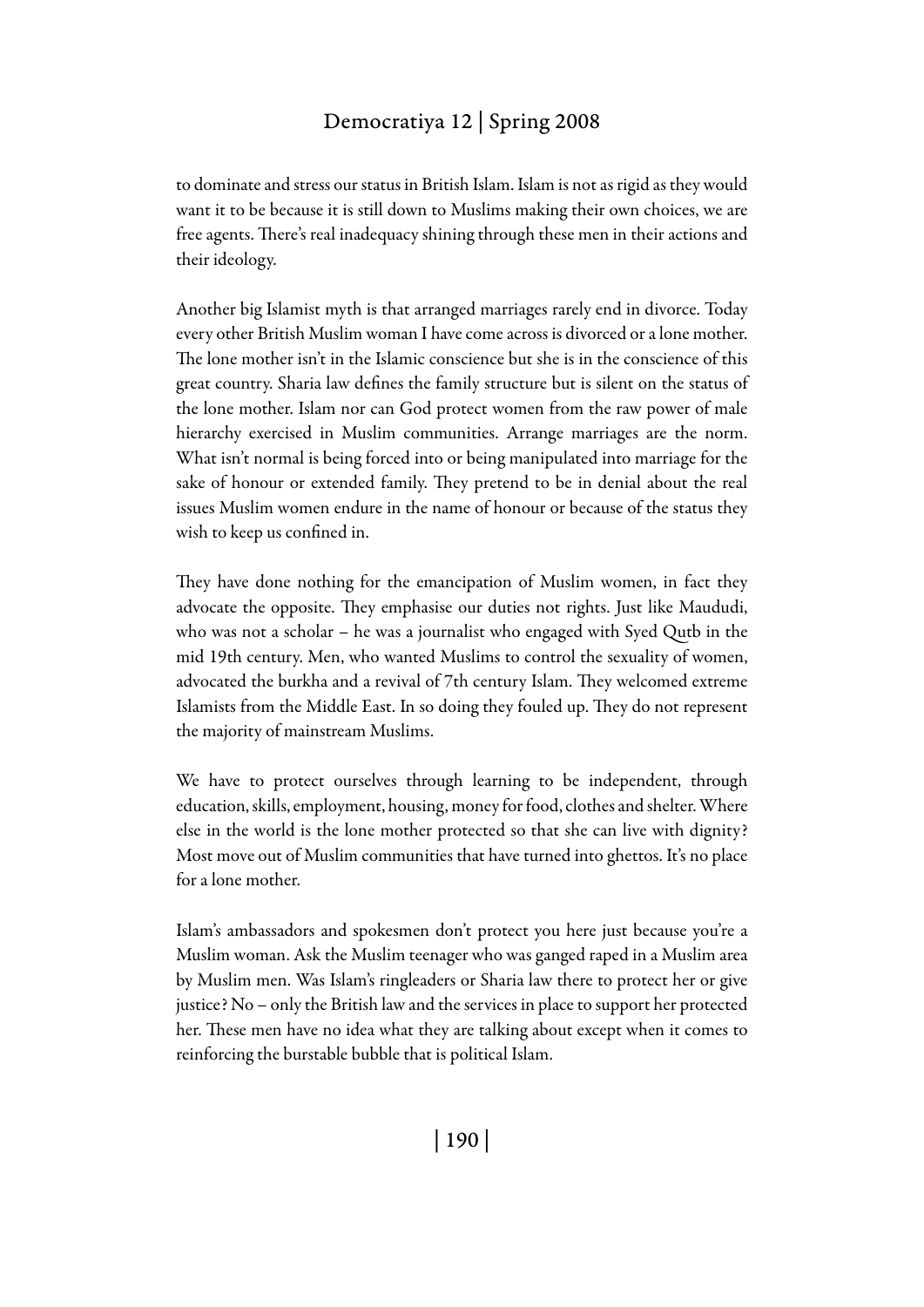Question: You believe that these organisations serve Muslim women no purpose?

Gina Khan: Absolutely no purpose. Community leaders are in denial about the real issues manifesting in Muslim communities besides Jihadism. Rape, sexual harassment, forced marriages, honour killings, polygamy, forced conversions, domestic violence, depression, drugs, gang culture and paedophiles all exist on our streets too, in our communities. And we remain shamefully silent. There is no such thing as a pious, true Muslim country or community. Not in Pakistan or in 'the great republic of Iran,' where religious police force the subjugation.

No wonder Muslim women feel they need to wear the veil in Muslim communities. We get harassed in Muslim areas. But I'm not afraid to speak the truth now.

Public harassment is on the rise in such areas. Ask the local women. That's what happens when communities go backwards and not forward. That is the consequence when women are denied leadership in mosques or not given the space to have dialogue with the government. *Our voices are drowned out by the Islamists.* 

I hope Hazel Blears succeeds in this idea to empower Muslim women against extremists. What did Bunglawala have to say this time in response? Instead of welcoming the idea he said the government is asking women to be spies. With this obfuscation you can see that he is actually at war. The thought of Muslim women being empowered and standing up to their ideology threatens them.

I'd like to tell Bunglawala, I know who I would want outside my house protecting me and my children against harassment, extremism or Jihadism. Not the likes of him, who are part of the problem not the solution. If they're not blaming the police, they're blaming the Americans or the Zionists or they latch onto foreign policies. They never look within. They take on the mindless rhetoric that we Muslims have lost our true path and must return to 7th century Islam. Millions of Muslims want to live and let live and that's why we have to break our silence.

Question: So strong women are the answer?

Gina Khan: The empowerment of Muslim women is crucial against this backward male dominated ideology. Any change in the thinking and behaviour of mothers has a strong impact on children and the next generation. Benazir Bhutto is an inspiration, even after her death, Muslim youths in colleges are signing up to join

| 191 |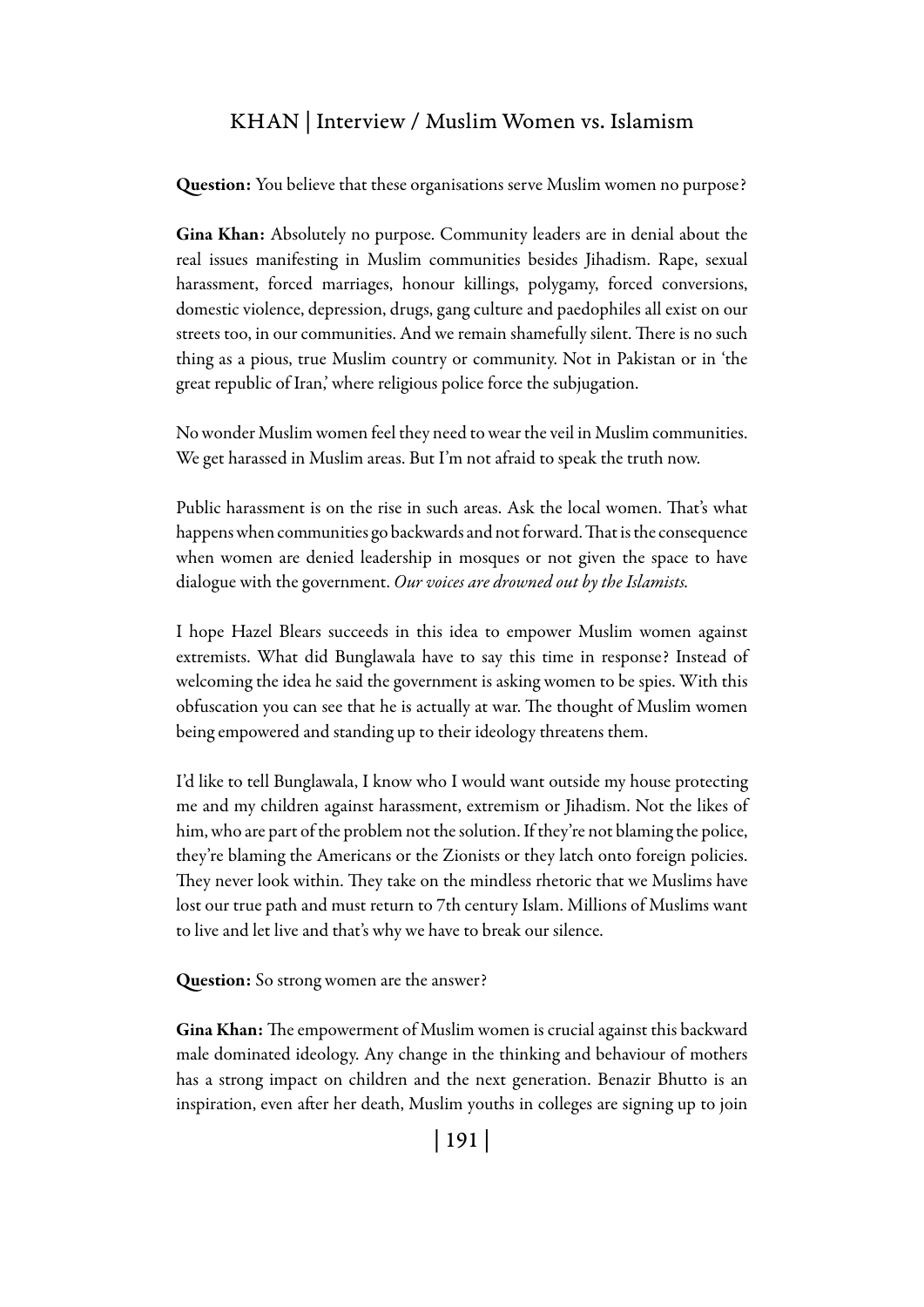the PPP and Muslim women and men respected her, If she can oppose this ideology, oppose Islamists, why aren't we doing the same in Britain? Isn't this ideology in collision with democracy?

Why are we allowing Islamists to mobilise our minds? Why are we participating in our own oppression?

If my son hadn't been approached by radical Islamists on the streets of Ward End and if I didn't know a British Christian woman from Birmingham whose teenage son as converted by Salafists and then tried to kill her because she refused to convert, I would have been ignorant too of the power of Jihadism embedded in our communities.

Mr Bunglawala doesn't fool me. These men like Bunglawala are exactly the kind of Islamic men than Pakistani women in Pakistan wouldn't trust or give their vote to.

In fact Hazel Blears could be thinking of empowering non Muslim women too. The rate of conversions is alarming. Most converts seem to be indoctrinated with extreme Islam and political Islam. I have met British black and white, Indian, Sikh mothers who have the same fear as I do for our growing children. If the government continues to fail its people and the next generation through lack of knowledge and education then we are in a lose-lose situation. The gulf they want to create will widen.

The MCB don't give a damn about the Muslims or non Muslims. They are using their position to mobilise the masses towards political Islam. Why? What's wrong with the British law? It trumps their barbarity. It's about time the voices of British Muslim women and secular and reformers were heard. Why doesn't the government ask British born Muslim women to advise them?

Women like Samina Malik (the self-styled 'lyrical terrorist) were on the conveyor belt towards Jihadism but she clearly hadn't read up enough about the rewards for women jihadis, or asked her Islamist male mentors enough questions. I hope the Samina Malik case deters other radical females from dreaming of 'martyrdom.' According to what I have read, women won't enjoy the bounties of heaven as much as the men will. Even in the after life women will be treated as sub human and have to put with all the virgins they will inherit, so say the Islamists.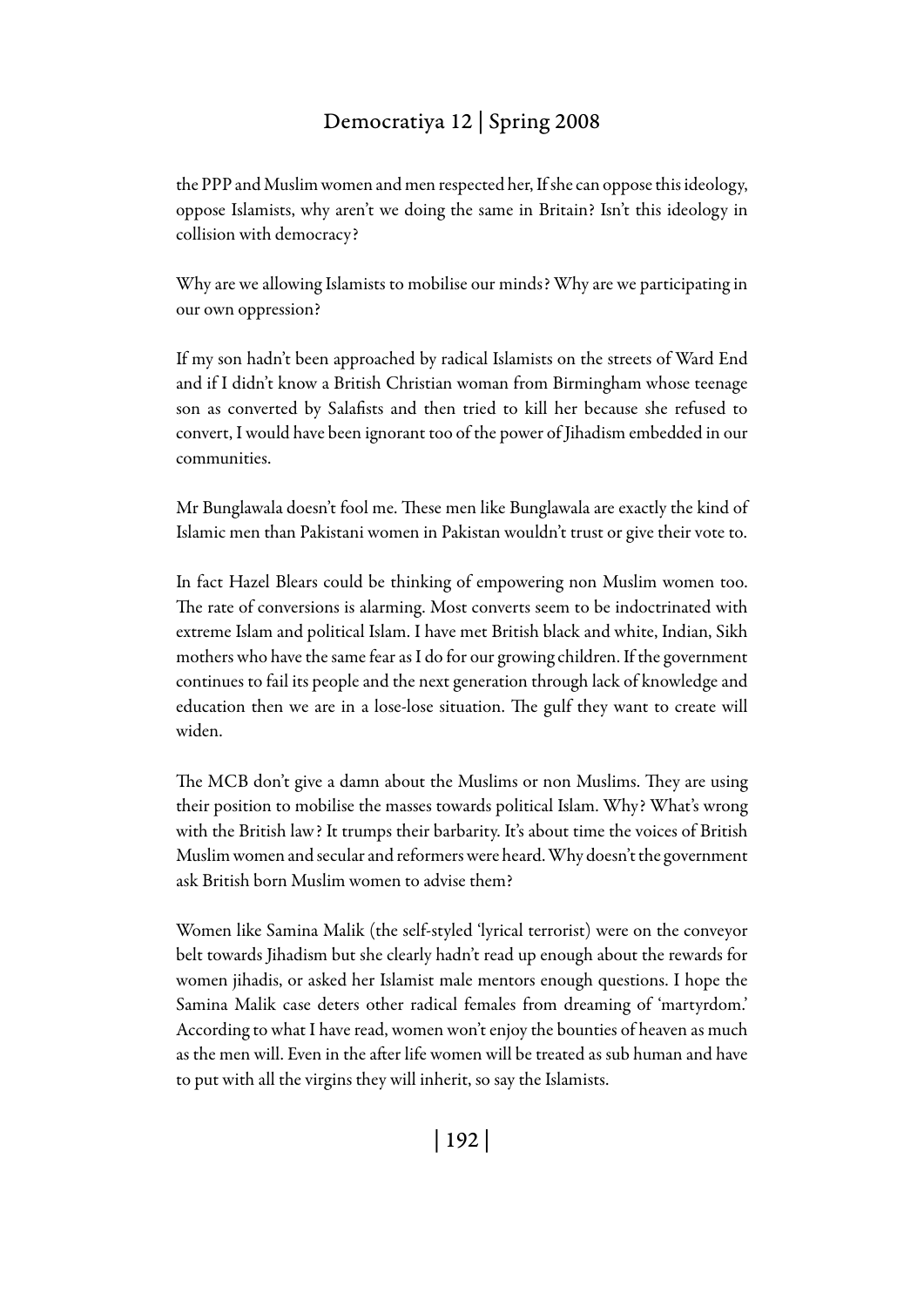Question: Where's the platform for you to promulgate your feelings and solutions?

Gina Khan: Peaceful mainstream British Muslims are the silent majority. We have no platform where we can oppose the Jihadists' propaganda.

There are millions of Muslims in this country that are proud to be British, that abhor honour killings, forced marriages, polygamy, the veil, abhor the Islamists, abhor the suicide human bombs that Jihadism has created. There are thousands of British Muslims who respect the Jewish people, accept Israel as the one of the best democratic countries in the Middle East and would never abuse let alone behead a Jew or apostle.

Contrary to interpretations, mainstream Muslims respect people of other religions and the importance of a pluralist modern reformed Islam. We live and let live. There are millions who supported a woman leader Benazir Bhutto as she was the only beacon of light who could have instilled democracy in Pakistan. The last thing modern Pakistanis want is an Islamist party running the country. It's Islamists who discriminate or assassinate women in power as they have with Benazir.

People like my mother respected the British education, wanted their rights and freedoms, wanted their full humanity back. I hope Pakistanis makes the right choice.

Question: And you, Gina. What lies ahead for you?

Gina Khan: I plan to carry on writing and doing interviews, I plan to work as an anti Jihad activist. I plan to challenge in any way I can the status that Islamists have enslaved us into. I will repeat over and over that I don't believe for one moment that the God who created me wanted me to walk out of my front door using only half the IQ he gave me. Nor is my brain deficient and nor are we any less human to the Muslim male.

I live in a democracy. I am lucky. I will exercise my freedom of speech and champion democracy, oppose Jihadism and empower women to stand up for their natural rights and full humanity. And I won't stop until the government of this country hears the voices of women/men like me who know they are living in one of the best democracies in the world.

| 193 |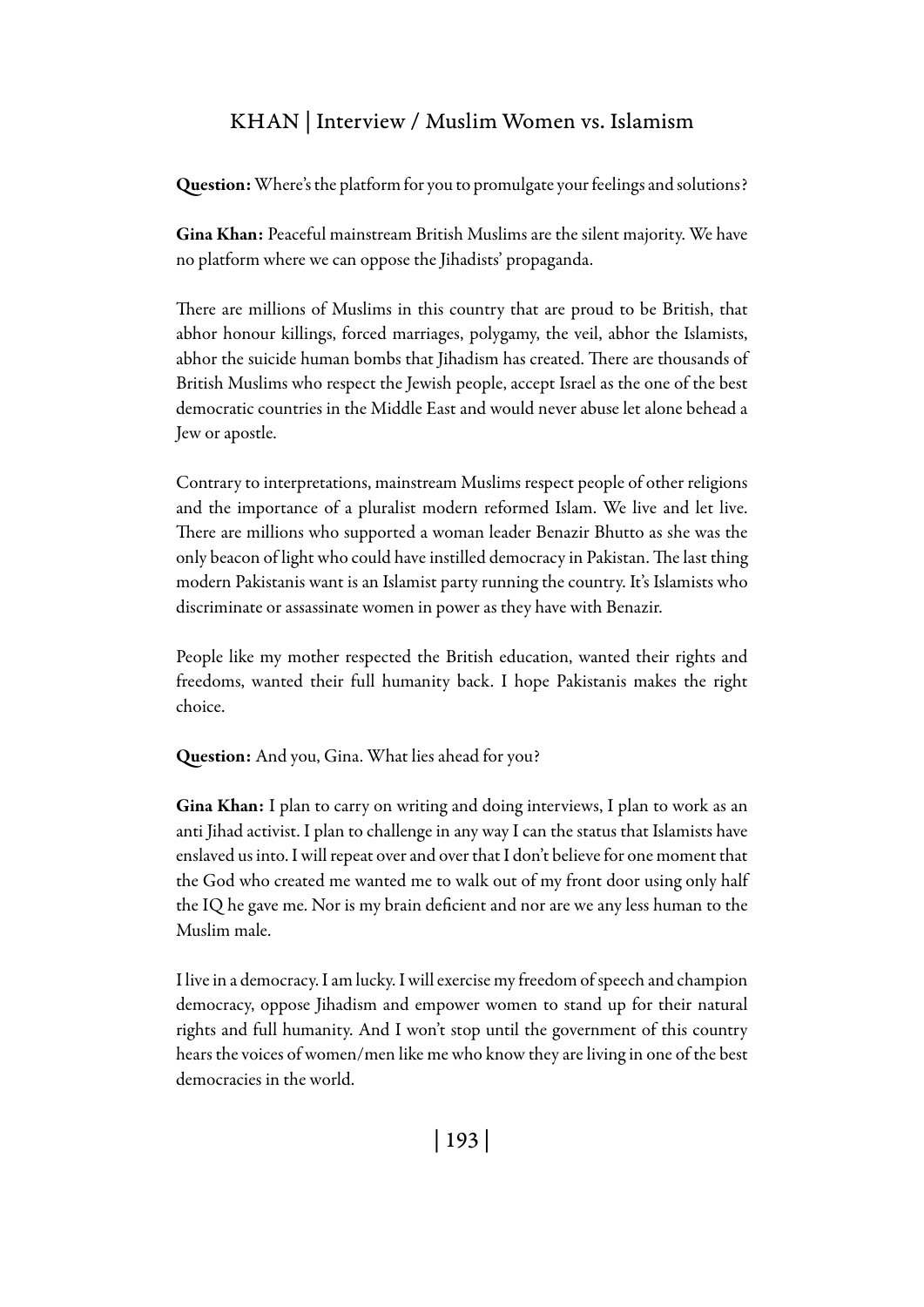No one owns Islam and the Islamists can't pressurise Muslims or non Muslims any longer. We must break our silence. British people are the nicest, the most tolerant and the most humane people on earth. I learnt more about kindness, forgiveness and humanity from the English, Welsh, Jamaican, Indian, Irish, Gays and Atheists, that no script on earth could have taught me.

We need to stop putting the country down and playing into the hands of Islamist. There's a dangerous ideology out there that is doing everything to cause a clash within this humane civilisation. I hope to God that one day we can all as British people oppose this ideology from the mainstream without fear – as that is all it takes – or the future is bleak.

Staying silent just isn't an option anymore. What will we say to the next generation, our children, their children? That we had no backbone?

Mahatma Gandhi said 'I have nothing new to teach the world. Truth and non-violence are as old as the hills.' That says it all for me.